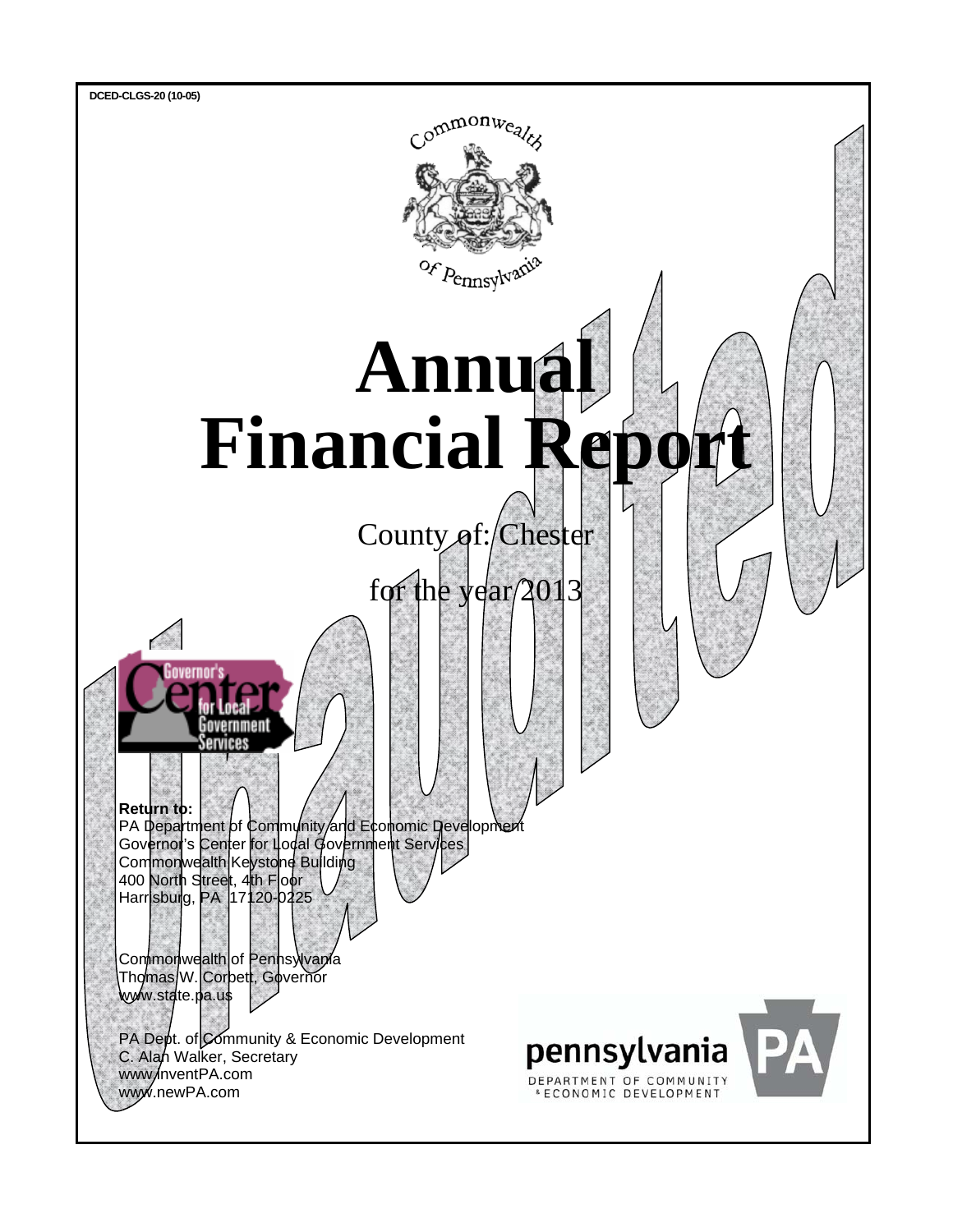**DCED-CLGS-20 (08-13) Current Status: Pending**

Department of Community & Economic Development Governor's Center for Local Government Services Commonwealth Keystone Building 400 North Street, 4th Floor Harrisburg, PA 17120-0225 Ph: 888-223-6837 | fax: 717-783-1402

2013

# **&2817<**

## **ANNUAL FINANCIAL REPORT**

**15 COUNTY OF CHESTER**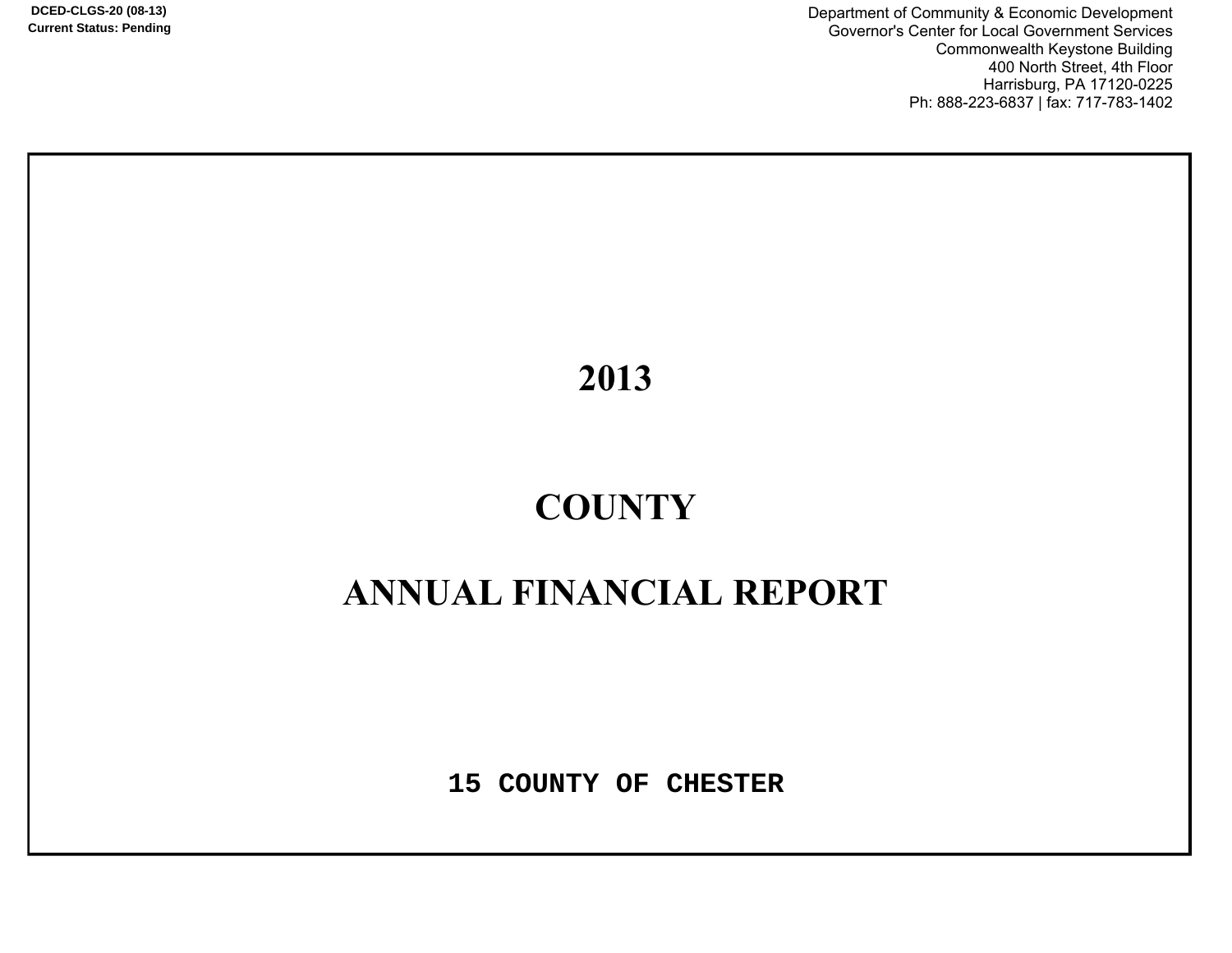#### **County of CHESTER GOVERNMENT-WIDE STATEMENT OF NET POSITION**

|                                                   | <b>Governmental Activities</b> | <b>Business-Type Activities</b> | <b>Total</b> |
|---------------------------------------------------|--------------------------------|---------------------------------|--------------|
| <b>CURRENT ASSETS:</b>                            |                                |                                 |              |
| Cash and cash equivalents                         | 100,633,962                    | 613,317                         | 101,247,279  |
| Investments                                       |                                |                                 |              |
| Receivables (net of allowance for uncollectibles) | 10,530,562                     | 3,479,344                       | 14,009,906   |
| Due from other governments                        | 19,995,959                     |                                 | 19,995,959   |
| Due from other funds                              |                                |                                 |              |
| Internal balances                                 | 1,734,131                      | $-1,734,131$                    |              |
| Inventories                                       | 41,855                         | 90,075                          | 131,930      |
| Prepaids                                          | 2,193,920                      | 21,518                          | 2,215,438    |
| Deferred charges                                  |                                |                                 |              |
| Restricted assets:                                |                                |                                 |              |
| Temporarily restricted:                           |                                |                                 |              |
| Cash and cash equivalents                         | 44,393,499                     | 254,949                         | 44,648,448   |
| Investments                                       | 1,160,167                      |                                 | 1,160,167    |
| Intergovernmental receivable                      |                                |                                 |              |
|                                                   |                                |                                 |              |
| Other: Other assets                               | 9,115                          |                                 | 9,115        |
| Other: Advances to subcontractors                 | 20,000                         |                                 | 20,000       |
| <b>NON-CURRENT ASSETS:</b>                        |                                |                                 |              |
| Permanently restricted:                           |                                |                                 |              |
| Investments                                       |                                |                                 |              |
| Capital assets not being depreciated:             |                                |                                 |              |
| Land                                              | 21,187,866                     |                                 | 21,187,866   |
| Construction in progress                          | 43,458,371                     | 41,663                          | 43,500,034   |
| Capital assets net of accumulated depreciation:   |                                |                                 |              |
| Buildings and system                              | 180,496,080                    | 3,086,490                       | 183,582,570  |
| Improvements other than buildings                 | 7,530,151                      | 26,881                          | 7,557,032    |
| Machinery and equipment                           | 13,081,115                     | 161,485                         | 13,242,600   |
| Infrastructure                                    | 13,582,297                     |                                 | 13,582,297   |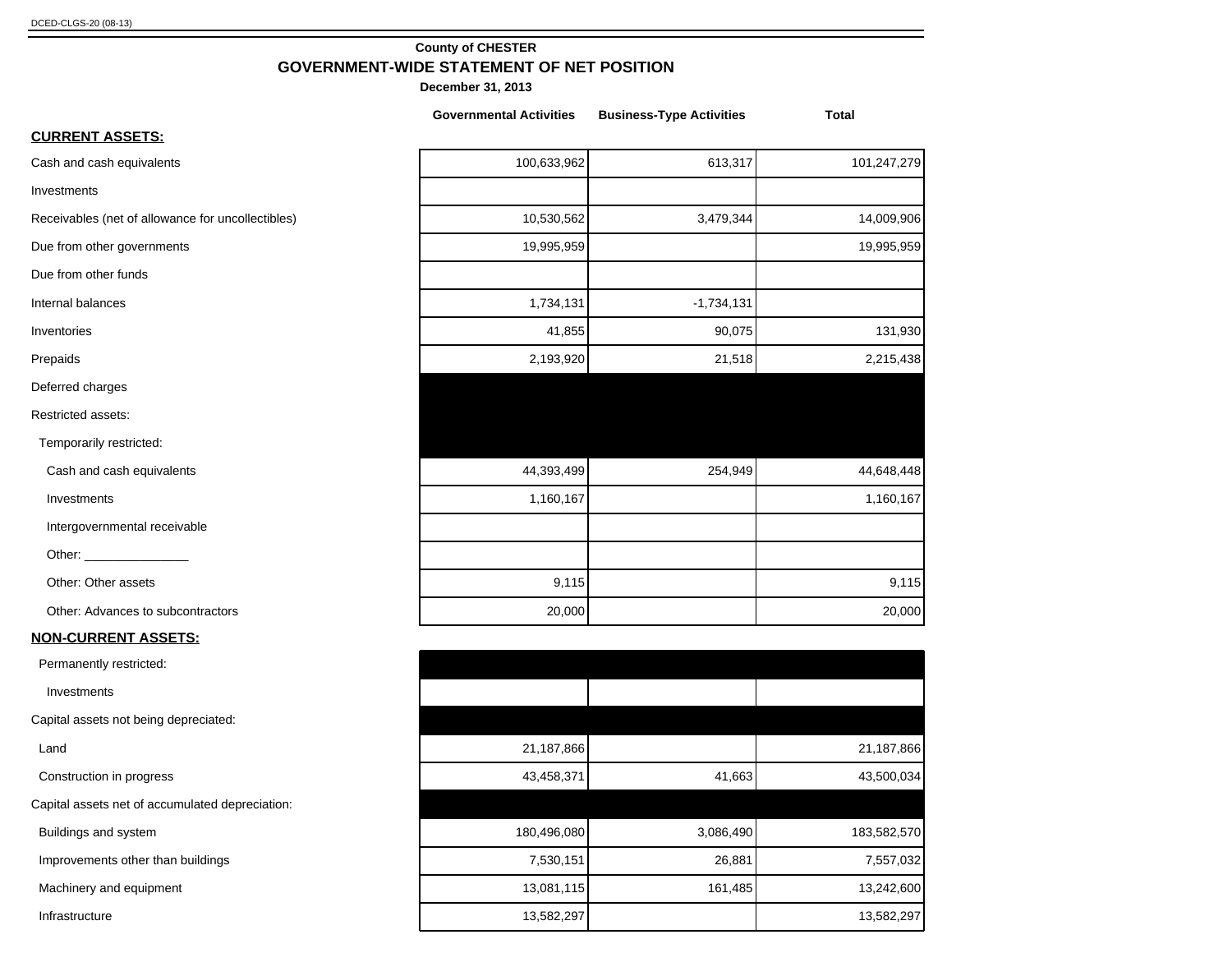#### **County of CHESTER GOVERNMENT-WIDE STATEMENT OF NET POSITION**

|                                                           | <b>Governmental Activities</b> | <b>Business-Type Activities</b> | <b>Total</b> |
|-----------------------------------------------------------|--------------------------------|---------------------------------|--------------|
| <b>NON-CURRENT ASSETS:</b>                                |                                |                                 |              |
|                                                           |                                |                                 |              |
| Other: Other assets                                       | 172,198                        |                                 | 172,198      |
| Other: Due from authorities                               | 56,170                         |                                 | 56,170       |
| Other: Negative net pension obligation                    | 2,154,774                      |                                 | 2,154,774    |
| Other: Land development rights                            | 83,154,301                     |                                 | 83,154,301   |
| Other: Machinery and equipment capital lease              | 291,730                        |                                 | 291,730      |
| <b>TOTAL ASSETS</b>                                       | 545,878,223                    | 6,041,591                       | 551,919,814  |
| DEFERRED OUTFLOWS OF RESOURCES:                           |                                |                                 |              |
| Deferred amount on debt refundings                        |                                |                                 |              |
| Deferrals related to pensions                             |                                |                                 |              |
| Other: _______________                                    |                                |                                 |              |
| TOTAL DEFERRED OUTFLOWS OF RESOURCES                      |                                |                                 |              |
| TOTAL ASSETS AND DEFERRED OUTFLOWS OF<br><b>RESOURCES</b> | 545,878,223                    | 6,041,591                       | 551,919,814  |
| <u>LIABILITIES:</u>                                       |                                |                                 |              |
| Accounts payable                                          | 13,885,240                     | 249,184                         | 14,134,424   |
| Due to other governments                                  | 267,642                        |                                 | 267,642      |
| Due to other funds                                        |                                |                                 |              |
| Unearned revenue                                          |                                |                                 |              |
| Funds held as fiduciary                                   |                                | 358,728                         | 358,728      |
| Debt due within one year                                  | 16,093,796                     | 60,840                          | 16,154,636   |
| Other current liabilities                                 | 8,130,243                      | 425,014                         | 8,555,257    |
| Noncurrent liabilities:                                   |                                |                                 |              |
| Debt due in more than one year                            | 516,555,881                    | 447,483                         | 517,003,364  |
| Other non-current liabilities                             | 8,831,953                      | 366,037                         | 9,197,990    |
|                                                           |                                |                                 |              |
| <b>Other: Accrued salaries</b>                            | 4,590,923                      | 607,085                         | 5,198,008    |
| Other: Accrued interest payable                           | 8,220,354                      | 10,603                          | 8,230,957    |
|                                                           |                                |                                 |              |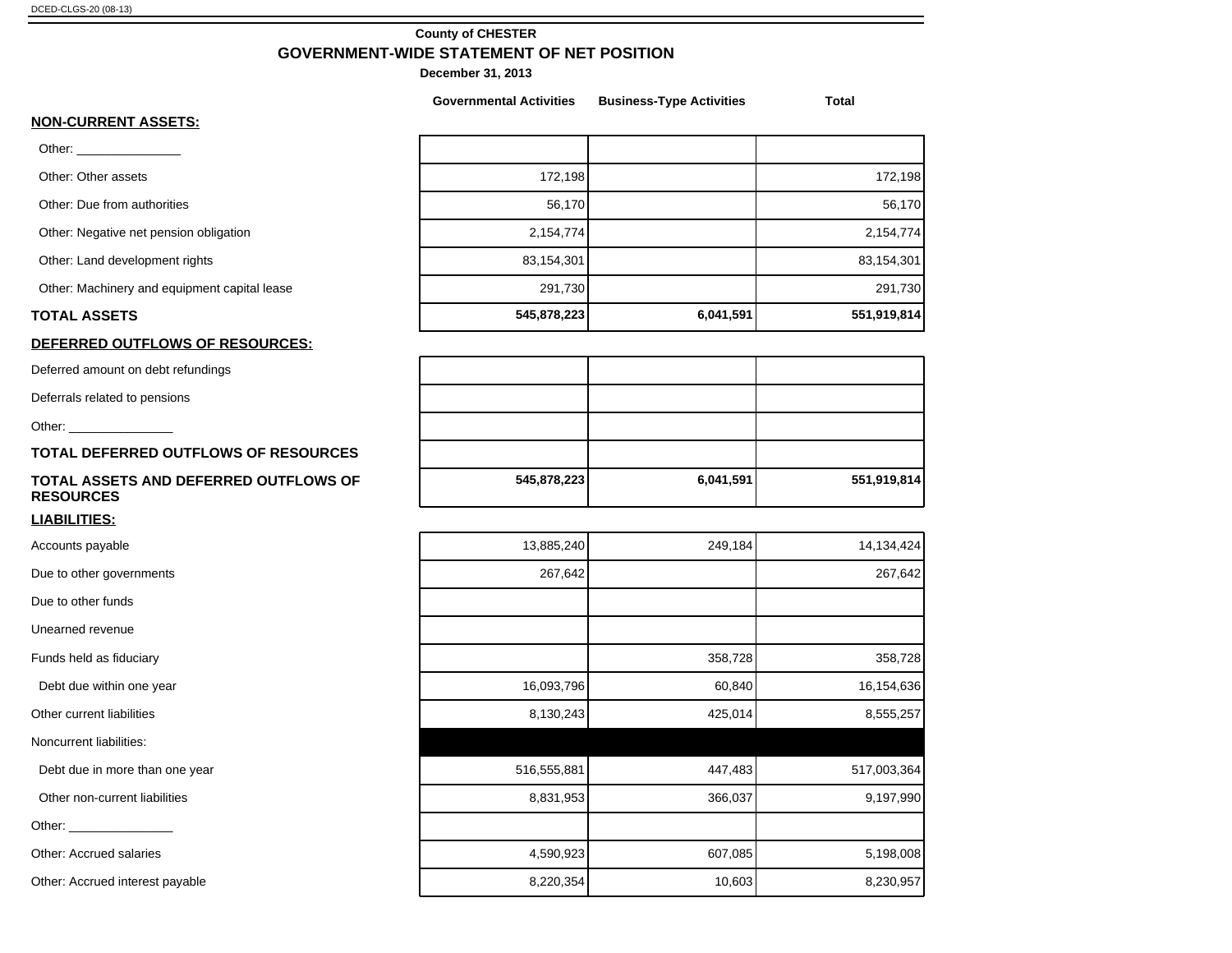#### **County of CHESTER GOVERNMENT-WIDE STATEMENT OF NET POSITION**

**December 31, 2013**

|                                                                                                                                                                                                                                | <b>Governmental Activities</b> | <b>Business-Type Activities</b> | <b>Total</b> |
|--------------------------------------------------------------------------------------------------------------------------------------------------------------------------------------------------------------------------------|--------------------------------|---------------------------------|--------------|
| <u>LIABILITIES:</u>                                                                                                                                                                                                            |                                |                                 |              |
| Other: Funds held in escrow                                                                                                                                                                                                    | 1,436,108                      |                                 | 1,436,108    |
| <b>TOTAL LIABILITIES</b>                                                                                                                                                                                                       | 578,012,140                    | 2,524,974                       | 580,537,114  |
| <u>DEFERRED INFLOWS OF RESOURCES:</u>                                                                                                                                                                                          |                                |                                 |              |
| Deferred amount on debt refundings                                                                                                                                                                                             |                                |                                 |              |
| Deferrals related to pensions                                                                                                                                                                                                  |                                |                                 |              |
| Other: and the control of the control of the control of the control of the control of the control of the control of the control of the control of the control of the control of the control of the control of the control of t |                                |                                 |              |
| Other: Deferred fees                                                                                                                                                                                                           | 1,248,789                      |                                 | 1,248,789    |
| Other: Deferred grant revenue                                                                                                                                                                                                  | 21,226,190                     |                                 | 21,226,190   |
| Other: Other deferred revenue                                                                                                                                                                                                  | 538,814                        |                                 | 538,814      |
| <b>TOTAL DEFERRED INFLOWS OF RESOURCES</b>                                                                                                                                                                                     | 23,013,793                     |                                 | 23,013,793   |
| TOTAL LIABILITIES AND DEFERRED INFLOWS OF<br><b>RESOURCES</b>                                                                                                                                                                  | 601,025,933                    | 2,524,974                       | 603,550,907  |
| <b>NET POSITION:</b>                                                                                                                                                                                                           |                                |                                 |              |
| Net investment in capital assets                                                                                                                                                                                               | $-2,453,151$                   | 2,808,196                       | 355,045      |
| Restricted                                                                                                                                                                                                                     | 33,168,474                     |                                 | 33,168,474   |

Unrestricted -85,863,033 708,421 -85,154,612

**TOTAL NET POSITION -55,147,710 55,147,710 55,147,710 55,147,710 51,631,093**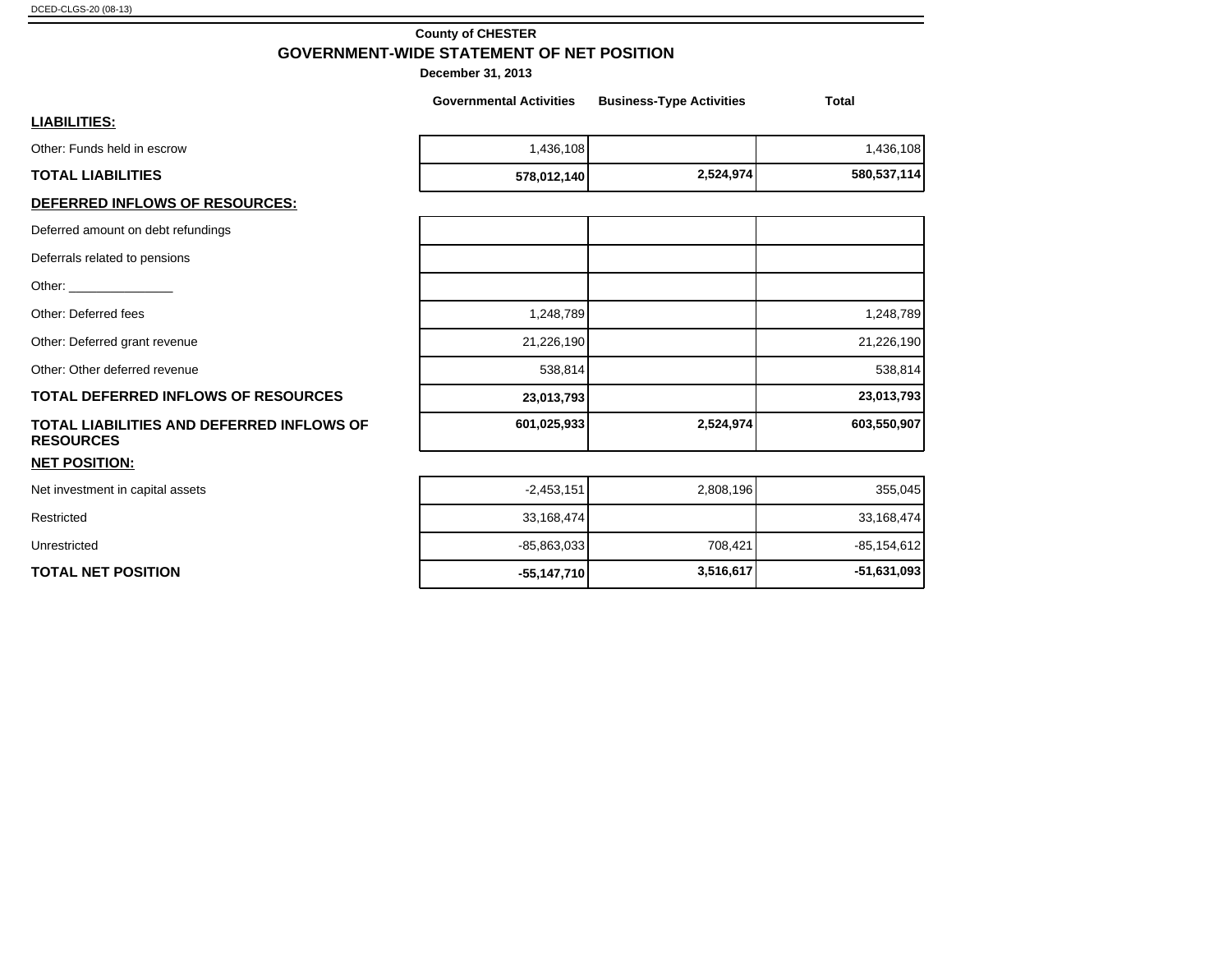#### **County of CHESTER GOVERNMENT-WIDE STATEMENT OF ACTIVITIES**

|                                        |                 | December 31, 2013                     |                                                        |                                                      |                                   |                                           |                |
|----------------------------------------|-----------------|---------------------------------------|--------------------------------------------------------|------------------------------------------------------|-----------------------------------|-------------------------------------------|----------------|
|                                        | <b>Expenses</b> | <b>Charges for</b><br><b>Services</b> | Operating<br><b>Grants and</b><br><b>Contributions</b> | <b>Capital Grants</b><br>and<br><b>Contributions</b> | Governmental<br><b>Activities</b> | <b>Business-type</b><br><b>Activities</b> | <b>Total</b>   |
| <b>GOVERNMENTAL ACTIVITIES:</b>        |                 |                                       |                                                        |                                                      |                                   |                                           |                |
| General government - administrative    | 37,146,962      | 11,542,846                            | 1,067,698                                              | 5,235                                                | $-24,531,183$                     |                                           | $-24,531,183$  |
| General government - judicial          | 46,507,044      | 8,088,779                             | 6,063,507                                              |                                                      | $-32,354,758$                     |                                           | $-32,354,758$  |
| Public safety                          | 17,896,133      | 7,270,166                             | 1,930,222                                              | 1,159,509                                            | $-7,536,236$                      |                                           | $-7,536,236$   |
| Corrections                            | 40,638,479      | 4,505,420                             | 2,089,611                                              |                                                      | $-34,043,448$                     |                                           | $-34,043,448$  |
| Health and welfare                     | 176,345,610     | 4,386,241                             | 160,398,432                                            |                                                      | $-11,560,937$                     |                                           | $-11,560,937$  |
| Culture - recreation                   | 13,580,807      | 238,699                               | 6,012                                                  | 4,594,017                                            | $-8,742,079$                      |                                           | $-8,742,079$   |
| Conservation                           | 9,022,330       | 1,068,768                             | 483,392                                                | 519,772                                              | $-6,950,398$                      |                                           | $-6,950,398$   |
| Interest on long term debt             | 27,115,238      |                                       |                                                        |                                                      | $-27,115,238$                     |                                           | $-27,115,238$  |
| Other: Public works (Bridges)          | 1,571,151       | 34,451                                | 846,949                                                | 1,810,658                                            | 1,120,907                         |                                           | 1,120,907      |
| <b>TOTAL GOVERNMENTAL ACTIVITIES</b>   | 369,823,754     | 37,135,370                            | 172,885,823                                            | 8,089,191                                            | $-151,713,370$                    |                                           | $-151,713,370$ |
| <b>MAJOR BUSINESS-TYPE ACTIVITIES:</b> |                 |                                       |                                                        |                                                      |                                   |                                           |                |
| <b>Business 1</b>                      | 25,547,194      | 24,361,525                            |                                                        | 15,163                                               |                                   | $-1,170,506$                              | $-1,170,506$   |
| <b>Business 2</b>                      |                 |                                       |                                                        |                                                      |                                   |                                           | 2              |
| <b>TOTAL BUSINESS-TYPE ACTIVITIES</b>  | 25,547,195      | 24,361,526                            |                                                        | 15,164                                               |                                   | $-1,170,504$                              | $-1,170,504$   |
| <b>TOTAL PRIMARY GOVERNMENTS</b>       | 395,370,949     | 61,496,896                            | 172,885,824                                            | 8,104,355                                            | $-151,713,370$                    | $-1,170,504$                              | $-152,883,874$ |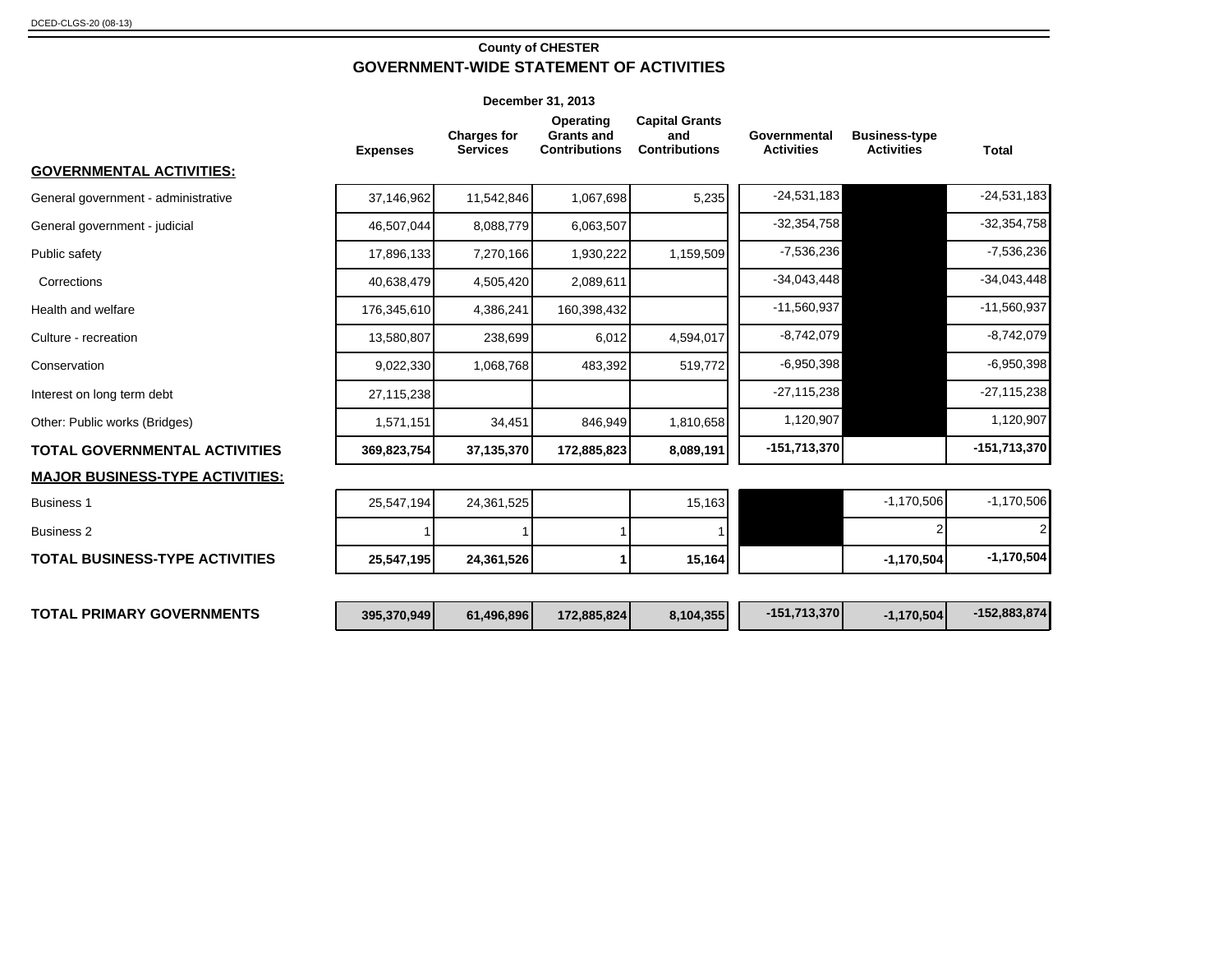#### **County of CHESTER GOVERNMENT-WIDE STATEMENT OF ACTIVITIES**

|                                             | <b>Governmental Activities</b> | <b>Business-Type Activities</b> | <b>Total</b> |  |
|---------------------------------------------|--------------------------------|---------------------------------|--------------|--|
| <b>TOTAL PRIMARY GOVERNMENTS</b>            | $-151,713,370$                 | $-1,170,504$                    | -152,883,874 |  |
| <b>GENERAL REVENUES:</b>                    |                                |                                 |              |  |
| Real estate                                 | 151,162,048                    |                                 | 151,162,048  |  |
| Hotel room rental                           |                                |                                 |              |  |
| Personal property tax                       | 14,240                         |                                 | 14,240       |  |
| Unrestricted investment earnings            | 589,576                        |                                 | 589,576      |  |
| <b>Other: Miscellaneous</b>                 | 6,207,580                      |                                 | 6,207,580    |  |
| <b>Other: Transfers</b>                     | $-1,006,600$                   | 1,006,600                       |              |  |
| <b>TOTAL GENERAL REVENUES AND TRANSFERS</b> | 156,966,845                    | 1,006,600                       | 157,973,445  |  |
|                                             |                                |                                 |              |  |

| <b>CHANGE IN NET POSITION</b>    | 5,253,475     | -163.9041 | 5,089,571     |
|----------------------------------|---------------|-----------|---------------|
| NET POSITION - BEGINNING OF YEAR | $-60,401,185$ | 3,680,521 | $-56,720,664$ |
| NET POSITION - END OF YEAR       | $-55,147,710$ | 3,516,617 | $-51,631,093$ |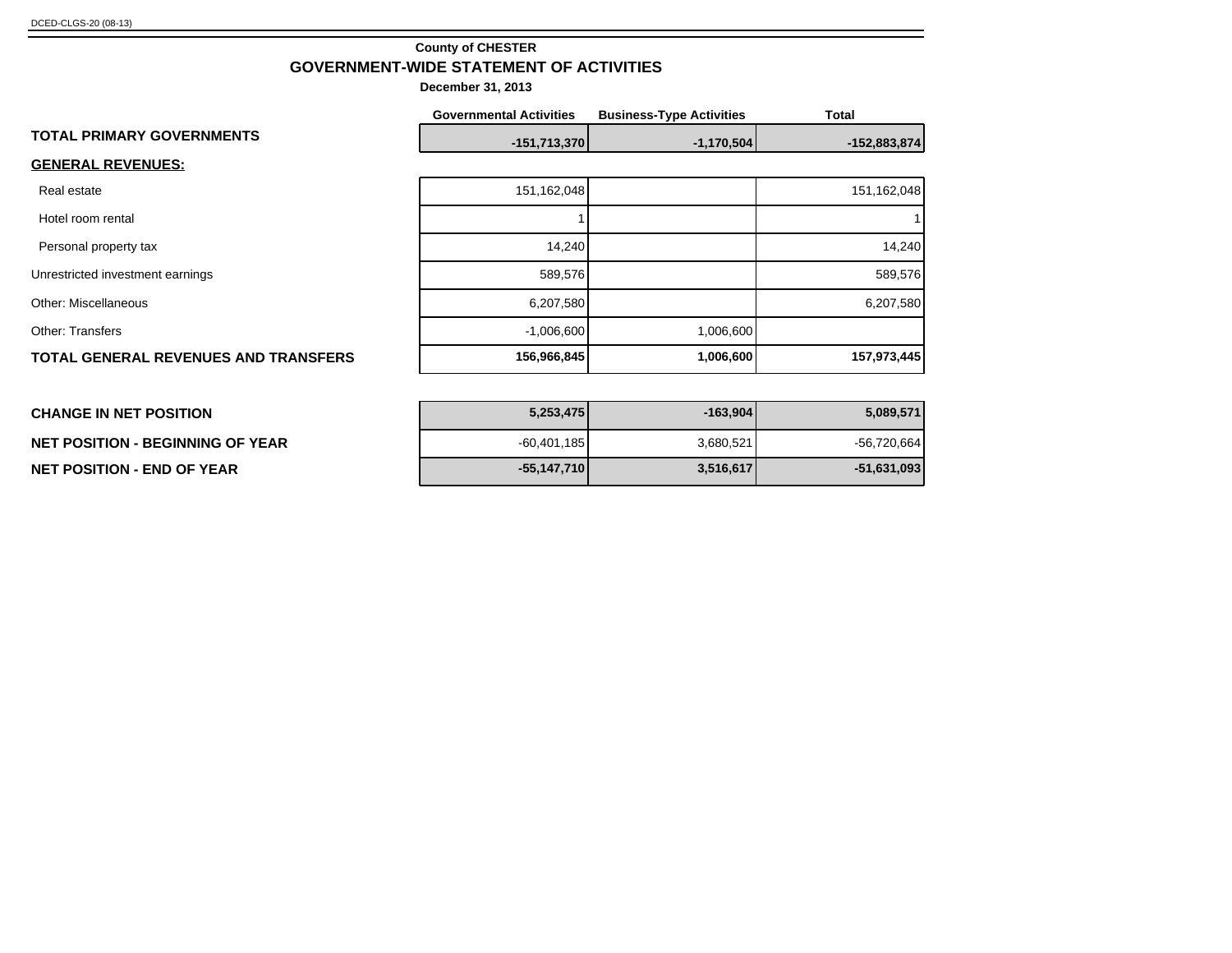#### **County of CHESTER BALANCE SHEET - GOVERNMENTAL FUNDS**

(Including the Reconciliation of Total Governmental Fund Balance to Net Position of Governmental Units)

|                                                                                                                                                                                                                                |            |                                                   | December 31, 2013 |                              |                            |                               |             |                                                 |                                            |
|--------------------------------------------------------------------------------------------------------------------------------------------------------------------------------------------------------------------------------|------------|---------------------------------------------------|-------------------|------------------------------|----------------------------|-------------------------------|-------------|-------------------------------------------------|--------------------------------------------|
|                                                                                                                                                                                                                                | General    | Managed<br><b>Behavioral</b><br><b>Healthcare</b> | <b>MH/IDD</b>     | <b>Children</b><br>and Youth | Capital<br>Improveme<br>nt | <b>Debt</b><br><b>Service</b> | <b>Fund</b> | Other<br>Permanent Governmental<br><b>Funds</b> | <b>Total</b><br>Government<br><b>Funds</b> |
| <b>ASSETS:</b>                                                                                                                                                                                                                 |            |                                                   |                   |                              |                            |                               |             |                                                 |                                            |
| Cash and cash equivalents                                                                                                                                                                                                      | 30,994,618 | 709,971                                           | 5,383,250         | 16,000                       | 490,048                    | 29,313,285                    |             | 21,276,137                                      | 88,183,309                                 |
| Investments                                                                                                                                                                                                                    |            |                                                   |                   |                              |                            |                               |             |                                                 |                                            |
| Receivables (net of allowance for uncollectibles)                                                                                                                                                                              | 7,047,721  | 101,116                                           |                   | 62,850                       | 15,937                     | 1,879,219                     |             | 1,106,566                                       | 10,213,409                                 |
| Due from other governments                                                                                                                                                                                                     | 3,226,504  |                                                   | 378,976           | 9,412,830                    | 1,082,280                  |                               |             | 5,895,369                                       | 19,995,959                                 |
| Due from other funds                                                                                                                                                                                                           | 8,563,961  |                                                   |                   |                              |                            |                               |             |                                                 | 8,563,961                                  |
| Inventories                                                                                                                                                                                                                    | 41,855     |                                                   |                   |                              |                            |                               |             |                                                 | 41,855                                     |
| Prepaids                                                                                                                                                                                                                       | 1,430,009  |                                                   |                   |                              |                            |                               |             | 32,147                                          | 1,462,156                                  |
| Deferred charges*                                                                                                                                                                                                              |            |                                                   |                   |                              |                            |                               |             |                                                 |                                            |
| Restricted assets:                                                                                                                                                                                                             |            |                                                   |                   |                              |                            |                               |             |                                                 |                                            |
| Temporarily restricted:                                                                                                                                                                                                        |            |                                                   |                   |                              |                            |                               |             |                                                 |                                            |
| Cash and cash equivalents                                                                                                                                                                                                      | 981,529    | 12,289,632                                        |                   |                              | 28, 253, 177               |                               |             | 2,869,160                                       | 44,393,498                                 |
| Investments                                                                                                                                                                                                                    | 1,160,167  |                                                   |                   |                              |                            |                               |             |                                                 | 1,160,167                                  |
| Intergovernmental receivable                                                                                                                                                                                                   |            |                                                   |                   |                              |                            |                               |             |                                                 |                                            |
| Permanently restricted:                                                                                                                                                                                                        |            |                                                   |                   |                              |                            |                               |             |                                                 |                                            |
| Investments                                                                                                                                                                                                                    |            |                                                   |                   |                              |                            |                               |             |                                                 |                                            |
| Other: Other assets                                                                                                                                                                                                            | 7,372      |                                                   |                   |                              |                            |                               |             | 1,743                                           | 9,115                                      |
| Other: Advances to subcontractors                                                                                                                                                                                              |            |                                                   |                   | 15,000                       |                            |                               |             | 5,000                                           | 20,000                                     |
| Other: Due from authorities                                                                                                                                                                                                    | 56,170     |                                                   |                   |                              |                            |                               |             |                                                 | 56,170                                     |
| Other: and the contract of the contract of the contract of the contract of the contract of the contract of the contract of the contract of the contract of the contract of the contract of the contract of the contract of the |            |                                                   |                   |                              |                            |                               |             |                                                 |                                            |
| Cash and Investments                                                                                                                                                                                                           |            |                                                   |                   |                              |                            |                               |             |                                                 |                                            |
| Tax Receivable                                                                                                                                                                                                                 |            |                                                   |                   |                              |                            |                               |             |                                                 |                                            |
| Accounts Receivable (excluding taxes)                                                                                                                                                                                          |            |                                                   |                   |                              |                            |                               |             |                                                 |                                            |
| Due From Other Funds                                                                                                                                                                                                           |            |                                                   |                   |                              |                            |                               |             |                                                 |                                            |
| <b>Other Current Assets</b>                                                                                                                                                                                                    |            |                                                   |                   |                              |                            |                               |             |                                                 |                                            |
| <b>Fixed Assets</b>                                                                                                                                                                                                            |            |                                                   |                   |                              |                            |                               |             |                                                 |                                            |
| <b>Other Debits</b>                                                                                                                                                                                                            |            |                                                   |                   |                              |                            |                               |             |                                                 |                                            |
| <b>TOTAL ASSETS</b>                                                                                                                                                                                                            | 53,509,906 | 13,100,719                                        | 5,762,226         | 9,506,680                    |                            | 29,841,442 31,192,504         |             | 31,186,122                                      | 174,099,599                                |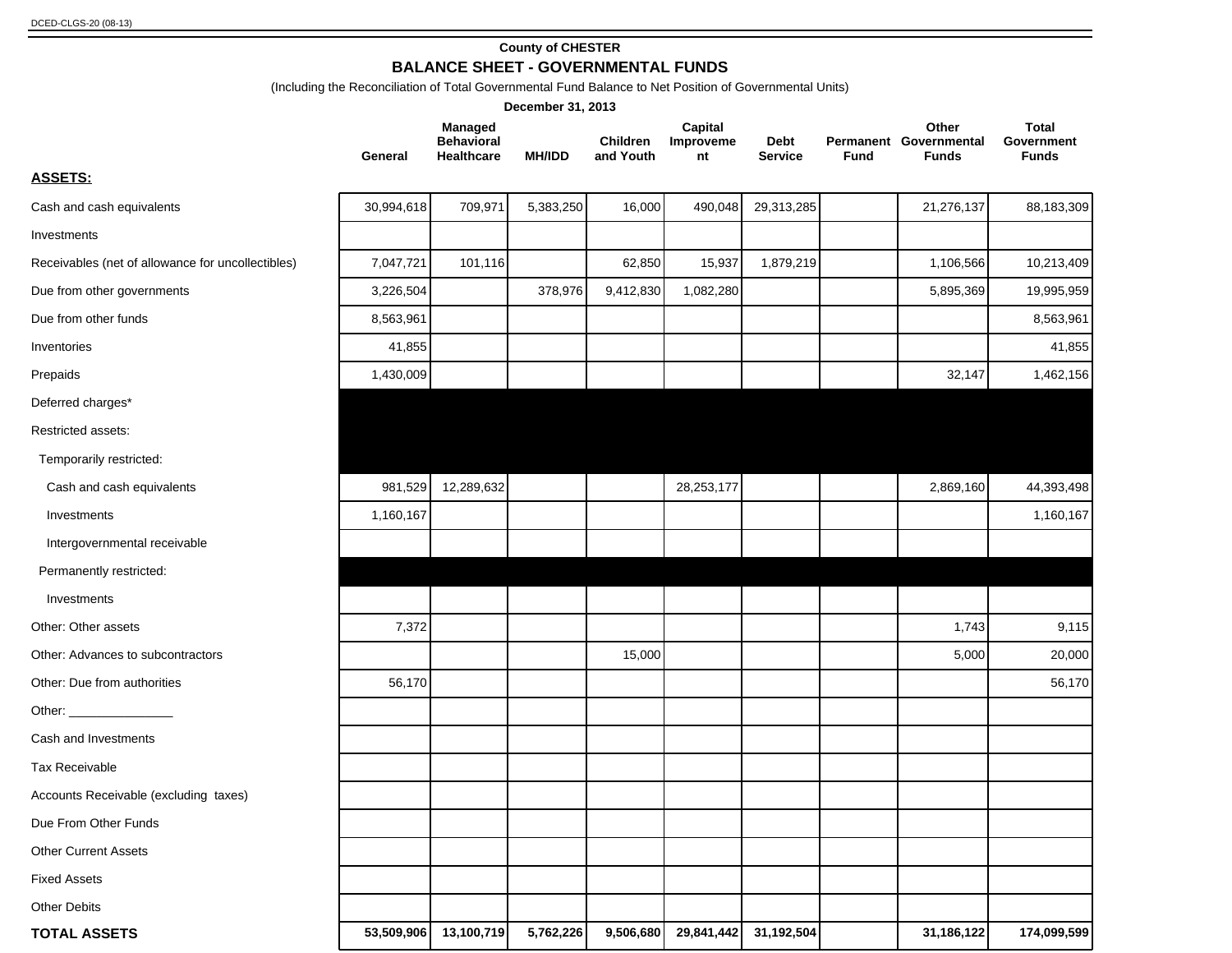#### **County of CHESTER BALANCE SHEET - GOVERNMENTAL FUNDS**

(Including the Reconciliation of Total Governmental Fund Balance to Net Position of Governmental Units)

|                                                                  |            |                                                   | December 31, 2013 |                              |                            |                        |      |                                                 |                                            |
|------------------------------------------------------------------|------------|---------------------------------------------------|-------------------|------------------------------|----------------------------|------------------------|------|-------------------------------------------------|--------------------------------------------|
|                                                                  | General    | Managed<br><b>Behavioral</b><br><b>Healthcare</b> | <b>MH/IDD</b>     | <b>Children</b><br>and Youth | Capital<br>Improveme<br>nt | Debt<br><b>Service</b> | Fund | Other<br>Permanent Governmental<br><b>Funds</b> | <b>Total</b><br>Government<br><b>Funds</b> |
| DEFERRED OUTFLOWS OF RESOURCES:                                  |            |                                                   |                   |                              |                            |                        |      |                                                 |                                            |
| Other: _________________                                         |            |                                                   |                   |                              |                            |                        |      |                                                 |                                            |
| <b>TOTAL DEFERRED OUTFLOWS OF</b><br><b>RESOURCES</b>            |            |                                                   |                   |                              |                            |                        |      |                                                 |                                            |
| <b>TOTAL ASSETS AND DEFERRED</b><br><b>OUTFLOWS OF RESOURCES</b> | 53,509,906 | 13,100,719                                        | 5,762,226         | 9,506,680                    | 29,841,442                 | 31,192,504             |      | 31,186,122                                      | 174,099,599                                |
| <b>LIABILITIES:</b>                                              |            |                                                   |                   |                              |                            |                        |      |                                                 |                                            |
| Accounts payable                                                 | 1,957,605  | 76,173                                            | 2,705,330         | 1,837,844                    | 2,538,635                  | 2,599                  |      | 4,047,624                                       | 13,165,810                                 |
| Due to other governments                                         | 437        |                                                   |                   |                              |                            |                        |      | 267,206                                         | 267,643                                    |
| Due to other funds                                               |            | 299,877                                           |                   | 4,648,470                    |                            |                        |      | 1,489,355                                       | 6,437,702                                  |
| Unearned revenue                                                 |            |                                                   |                   |                              |                            |                        |      |                                                 |                                            |
| Funds held as fiduciary                                          | 212,208    |                                                   |                   |                              |                            |                        |      | 12,213                                          | 224,421                                    |
| <b>Other: Accrued liabilities</b>                                | 3,080,640  | 22,709                                            | 199,407           | 369,650                      |                            |                        |      | 906,427                                         | 4,578,833                                  |
| Other: Other liabilities                                         | 2,513,465  |                                                   |                   |                              |                            |                        |      |                                                 | 2,513,465                                  |
| Other: __________________                                        |            |                                                   |                   |                              |                            |                        |      |                                                 |                                            |
| Payroll Taxes and Other Payroll Withholdings                     |            |                                                   |                   |                              |                            |                        |      |                                                 |                                            |
| All Other Current Liabilities                                    |            |                                                   |                   |                              |                            |                        |      |                                                 |                                            |
| Due To Other Funds                                               |            |                                                   |                   |                              |                            |                        |      |                                                 |                                            |
| Long-Term-Liabilities                                            |            |                                                   |                   |                              |                            |                        |      |                                                 |                                            |
| Current Portion of Long-Term Debt and Other Credits              |            |                                                   |                   |                              |                            |                        |      |                                                 |                                            |
| <b>TOTAL LIABILITIES</b>                                         | 7,764,355  | 398,759                                           | 2,904,737         | 6,855,964                    | 2,538,635                  | 2,599                  |      | 6,722,825                                       | 27, 187, 874                               |
| DEFERRED INFLOWS OF RESOURCES:                                   |            |                                                   |                   |                              |                            |                        |      |                                                 |                                            |
| Unavailable Revenue                                              | 105,796    | 412,328                                           |                   | 11,912                       | 5,500                      |                        |      | 1,253                                           | 536,789                                    |
| Other: Deferred fees                                             | 680,000    |                                                   |                   |                              |                            |                        |      | 568,789                                         | 1,248,789                                  |
| Other: Deferred grant revenue                                    | 115,532    | 12,289,632                                        | 2,857,489         | 2,638,804                    |                            |                        |      | 3,324,733                                       | 21,226,190                                 |
| Other: Unavailable real estate taxes                             | 3,021,489  |                                                   |                   |                              |                            | 1,102,973              |      | 370,134                                         | 4,494,596                                  |
| Other: Deferred real estate tax fee                              | 900        |                                                   |                   |                              |                            |                        |      |                                                 | 900                                        |
| Other: Deferred tax claim fees                                   | 1,111,117  |                                                   |                   |                              |                            |                        |      |                                                 | 1,111,117                                  |
| Other: Unearned revenues                                         | 1,125      |                                                   |                   |                              |                            |                        |      |                                                 | 1,125                                      |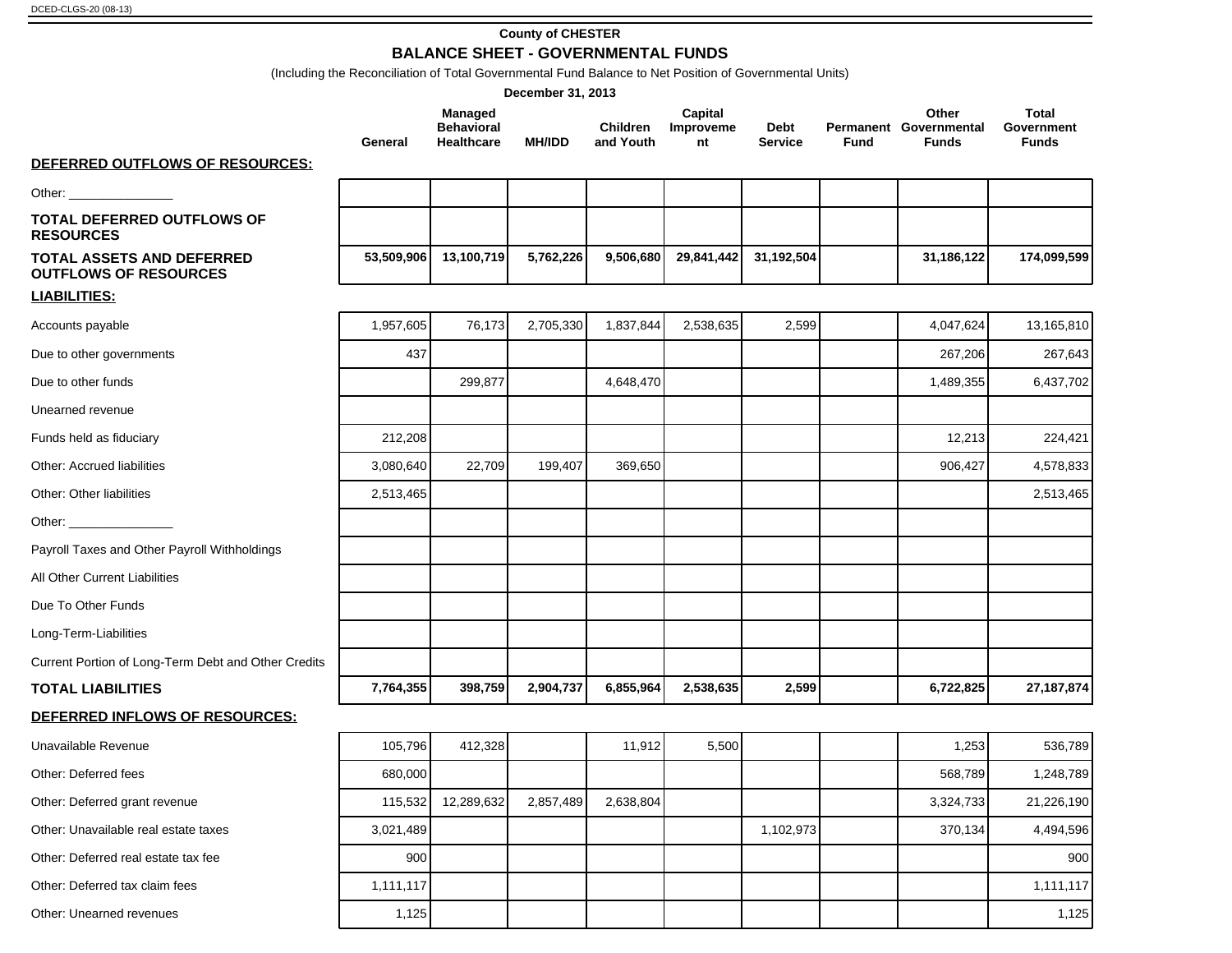#### **County of CHESTER BALANCE SHEET - GOVERNMENTAL FUNDS**

(Including the Reconciliation of Total Governmental Fund Balance to Net Position of Governmental Units)

|                                                                                |            |                                                          | December 31, 2013 |                              |                            |                               |             |                                                 |                                                   |
|--------------------------------------------------------------------------------|------------|----------------------------------------------------------|-------------------|------------------------------|----------------------------|-------------------------------|-------------|-------------------------------------------------|---------------------------------------------------|
|                                                                                | General    | <b>Managed</b><br><b>Behavioral</b><br><b>Healthcare</b> | <b>MH/IDD</b>     | <b>Children</b><br>and Youth | Capital<br>Improveme<br>nt | <b>Debt</b><br><b>Service</b> | <b>Fund</b> | Other<br>Permanent Governmental<br><b>Funds</b> | <b>Total</b><br><b>Government</b><br><b>Funds</b> |
|                                                                                |            |                                                          |                   |                              |                            |                               |             |                                                 |                                                   |
| <b>TOTAL DEFERRED INFLOWS OF</b><br><b>RESOURCES</b>                           | 5,035,959  | 12,701,960                                               | 2,857,489         | 2,650,716                    | 5,500                      | 1,102,973                     |             | 4,264,909                                       | 28,619,506                                        |
| <b>TOTAL LIABILITIES AND DEFERRED</b><br><b>INFLOWS OF INFLOWS RESOURCES</b>   | 12,800,314 | 13,100,719                                               | 5,762,226         | 9,506,680                    | 2,544,135                  | 1,105,572                     |             | 10,987,734                                      | 55,807,380                                        |
| <b>FUND BALANCES:</b>                                                          |            |                                                          |                   |                              |                            |                               |             |                                                 |                                                   |
| Nonspendable                                                                   |            |                                                          |                   |                              |                            |                               |             |                                                 |                                                   |
| Not in spendable form                                                          |            |                                                          |                   |                              |                            |                               |             |                                                 |                                                   |
| Requirement to be maintained intact                                            |            |                                                          |                   |                              |                            |                               |             | 342,799                                         | 342,799                                           |
| Restricted fund balance                                                        |            |                                                          |                   |                              | 27,297,307                 |                               |             | 4,931,301                                       | 32,228,608                                        |
| Other: Nonspendable prepaid items                                              | 1,471,864  |                                                          |                   |                              |                            |                               |             | 32,147                                          | 1,504,011                                         |
|                                                                                |            |                                                          |                   |                              |                            |                               |             |                                                 |                                                   |
| Committed fund balance                                                         |            |                                                          |                   |                              |                            |                               |             |                                                 |                                                   |
| Other: _________________                                                       |            |                                                          |                   |                              |                            |                               |             |                                                 |                                                   |
| Assigned fund balance                                                          |            |                                                          |                   |                              |                            |                               |             |                                                 |                                                   |
| Other: Capital projects                                                        |            |                                                          |                   |                              |                            |                               |             | 9,487,423                                       | 9,487,423                                         |
| Other: Working capital reserve                                                 | 15,800,000 |                                                          |                   |                              |                            |                               |             |                                                 | 15,800,000                                        |
| Other: Retirement long-term debt                                               |            |                                                          |                   |                              |                            | 30,086,932                    |             |                                                 | 30,086,932                                        |
| Other: Upkeep of county parks                                                  |            |                                                          |                   |                              |                            |                               |             | 3,078,427                                       | 3,078,427                                         |
| Other: Upkeep of county libraries                                              |            |                                                          |                   |                              |                            |                               |             | 2,358,438                                       | 2,358,438                                         |
|                                                                                |            |                                                          |                   |                              |                            |                               |             |                                                 |                                                   |
| Unassigned fund balance*                                                       | 23,437,728 |                                                          |                   |                              |                            |                               |             | $-32,147$                                       | 23,405,581                                        |
| <b>TOTAL FUND BALANCE</b>                                                      | 40,709,592 |                                                          |                   |                              | 27,297,307                 | 30,086,932                    |             | 20,198,388                                      | 118,292,219                                       |
| TOTAL LIABILITIES, DEFERRED INFLOWS OF<br><b>RESOURCES &amp; FUND BALANCES</b> | 53,509,906 | 13,100,719                                               | 5,762,226         | 9,506,680                    | 29,841,442                 | 31,192,504                    |             | 31,186,122                                      | 174,099,599                                       |

The assets, deferred outflows of resources, liabilities and deferred inflows of resources of the internal service funds are included in governmental activities in the STATEMENT OF NET POSITION 7,975,822 **Amounts reported for governmental activities in the Statement of Net Position are different because:** Internal service funds are used by management to charge certain costs to county departments and employees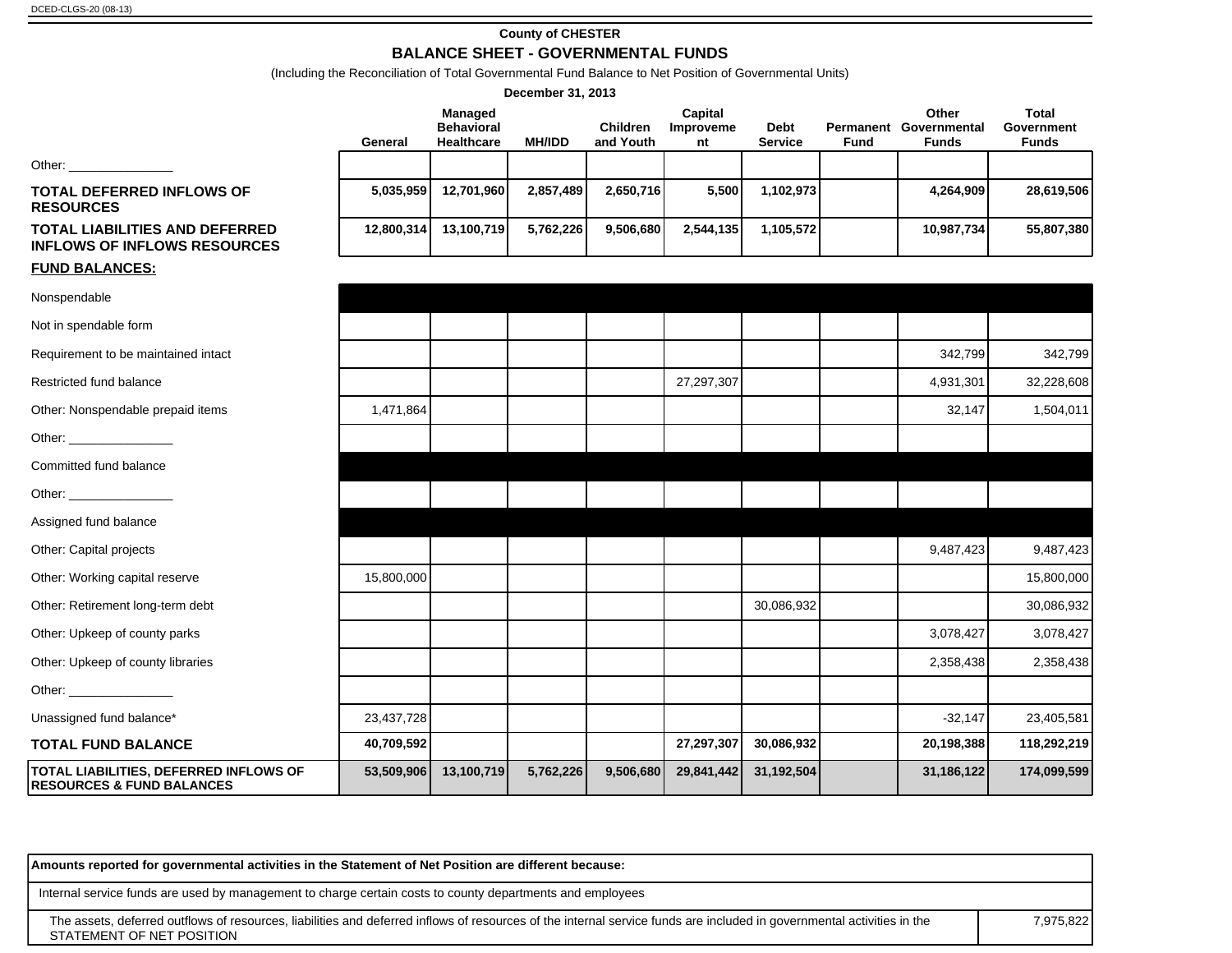| Long-term liabilities and deferred inflows are not due and payable in the current period and therefore are not reported as a fund liability                                    | -551,838,617  |
|--------------------------------------------------------------------------------------------------------------------------------------------------------------------------------|---------------|
| The difference in net position between full accrual accounting and modified accrual accounting is due to differing revenue recognition criteria between the two methods        |               |
| The difference in net position between full accrual accounting and modified accrual accounting is due to differing expenditure recognition criteria between the two<br>methods | 7,932,685     |
| Capital assets used in government activities are not financial resources and, therefore, are not reported in the funds                                                         | 362,490,181   |
| Other:                                                                                                                                                                         |               |
| NET POSITION OF GOVERNMENTAL ACTIVITIES                                                                                                                                        | $-55,147,710$ |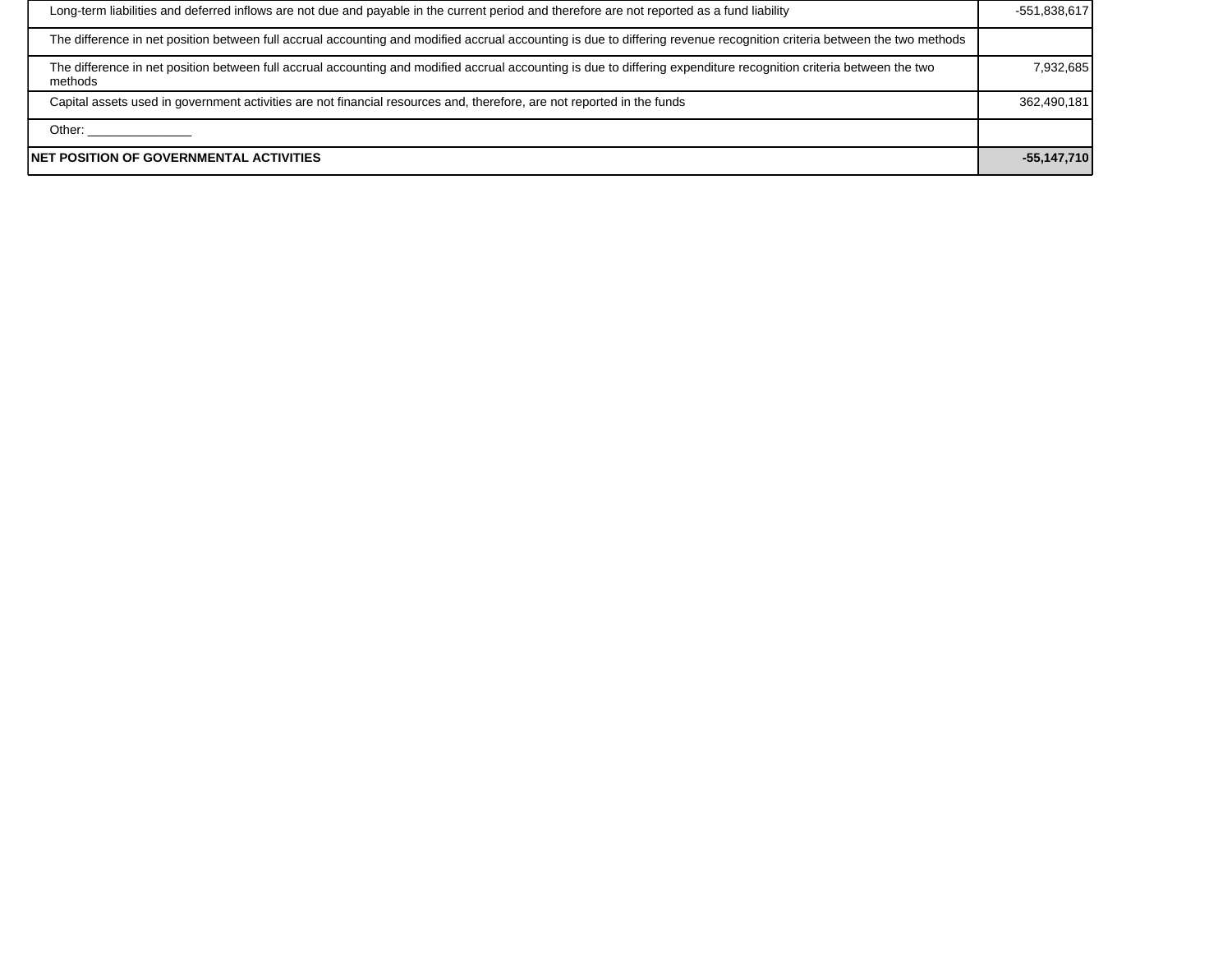#### **County of CHESTER**

**STATEMENT OF REVENUES, EXPENDITURES AND CHANGES IN FUND BALANCES**

#### **GOVERNMENTAL FUNDS**

**Total** 

**Other** 

**December 31, 2013**

**Managed** 

| General      | <b>Behavioral</b><br><b>Healthcare</b> | <b>MH/IDD</b> | <b>Children and</b><br>Youth | Capital   |                                                                 | Rermanent<br>Fund                            | Governmental<br><b>Funds</b> | Government<br><b>Funds</b> |
|--------------|----------------------------------------|---------------|------------------------------|-----------|-----------------------------------------------------------------|----------------------------------------------|------------------------------|----------------------------|
|              |                                        |               |                              |           |                                                                 |                                              |                              |                            |
|              |                                        |               |                              |           |                                                                 |                                              |                              |                            |
| 100,991,455  |                                        |               |                              |           | 38,777,807                                                      |                                              | 11,366,699                   | 151,135,961                |
|              |                                        |               |                              |           |                                                                 |                                              |                              |                            |
| 14,240       |                                        |               |                              |           |                                                                 |                                              |                              | 14,240                     |
| 101,005,695  |                                        |               |                              |           | 38,777,807                                                      |                                              | 11,366,700                   | 151,150,202                |
|              |                                        |               |                              |           |                                                                 |                                              |                              |                            |
| 4,917,810    |                                        | 4,004,266     |                              | 3,778,114 |                                                                 |                                              | 26,781,402                   | 44,403,737                 |
| 6,625,938    | 65,581,822                             | 23,629,301    | 16,270,882                   | 1,896,862 |                                                                 |                                              | 20,112,741                   | 134,117,546                |
| 105,754      | 1,707                                  |               |                              | 598,322   |                                                                 |                                              | 5,000                        | 710,783                    |
| 11,649,502   | 65,583,529                             | 27,633,567    | 21,193,027                   | 6,273,298 |                                                                 |                                              | 46,899,143                   | 179,232,066                |
| 21, 151, 387 |                                        |               | 576,491                      |           |                                                                 |                                              | 8,999,425                    | 30,727,303                 |
| 21, 151, 387 |                                        |               | 576,491                      |           |                                                                 |                                              | 8,999,425                    | 30,727,303                 |
|              |                                        |               |                              |           |                                                                 |                                              |                              |                            |
| 231,006      |                                        | 24,858        |                              |           | 120,080                                                         |                                              | 88,408                       | 555,524                    |
| 99,308       |                                        |               |                              |           |                                                                 |                                              | 307,486                      | 406,794                    |
| 3,737,192    |                                        | 78,347        |                              |           | 1,555,657                                                       |                                              | 1,014,743                    | 7,185,549                  |
| 4,067,506    |                                        | 103,205       | 116,461                      | 774,321   | 1,675,737                                                       |                                              | 1,410,637                    | 8,147,867                  |
|              |                                        |               |                              |           |                                                                 |                                              |                              |                            |
| 137,874,090  | 65,583,529                             | 27,736,772    |                              |           | 40,453,544                                                      |                                              | 68,675,905                   | 369,257,438                |
|              |                                        |               |                              |           |                                                                 |                                              |                              |                            |
|              |                                        |               |                              |           |                                                                 |                                              |                              |                            |
| 28,436,347   |                                        |               |                              | 156,355   | 13,186                                                          |                                              | 917,065                      | 29,522,953                 |
| 36,290,869   |                                        |               |                              |           |                                                                 |                                              | 6,582,346                    | 42,873,215                 |
| 3,477,661    |                                        |               |                              | 90,000    |                                                                 |                                              | 12,144,443                   | 15,712,104                 |
| 38,215,743   |                                        |               |                              |           |                                                                 |                                              |                              | 38,215,743                 |
| 9,075,318    | 64,900,206                             | 28,665,055    | 27,030,697                   | 3,220,054 |                                                                 |                                              | 42,771,941                   | 175,663,271                |
|              |                                        |               |                              |           |                                                                 |                                              | 11,700,237                   | 11,717,137                 |
|              |                                        |               |                              | 115,305   | 4,922,145<br>1,156<br>90,016<br>684,305<br>21,885,979<br>16,900 | <b>Improvement</b> Debt Service<br>7,047,619 |                              |                            |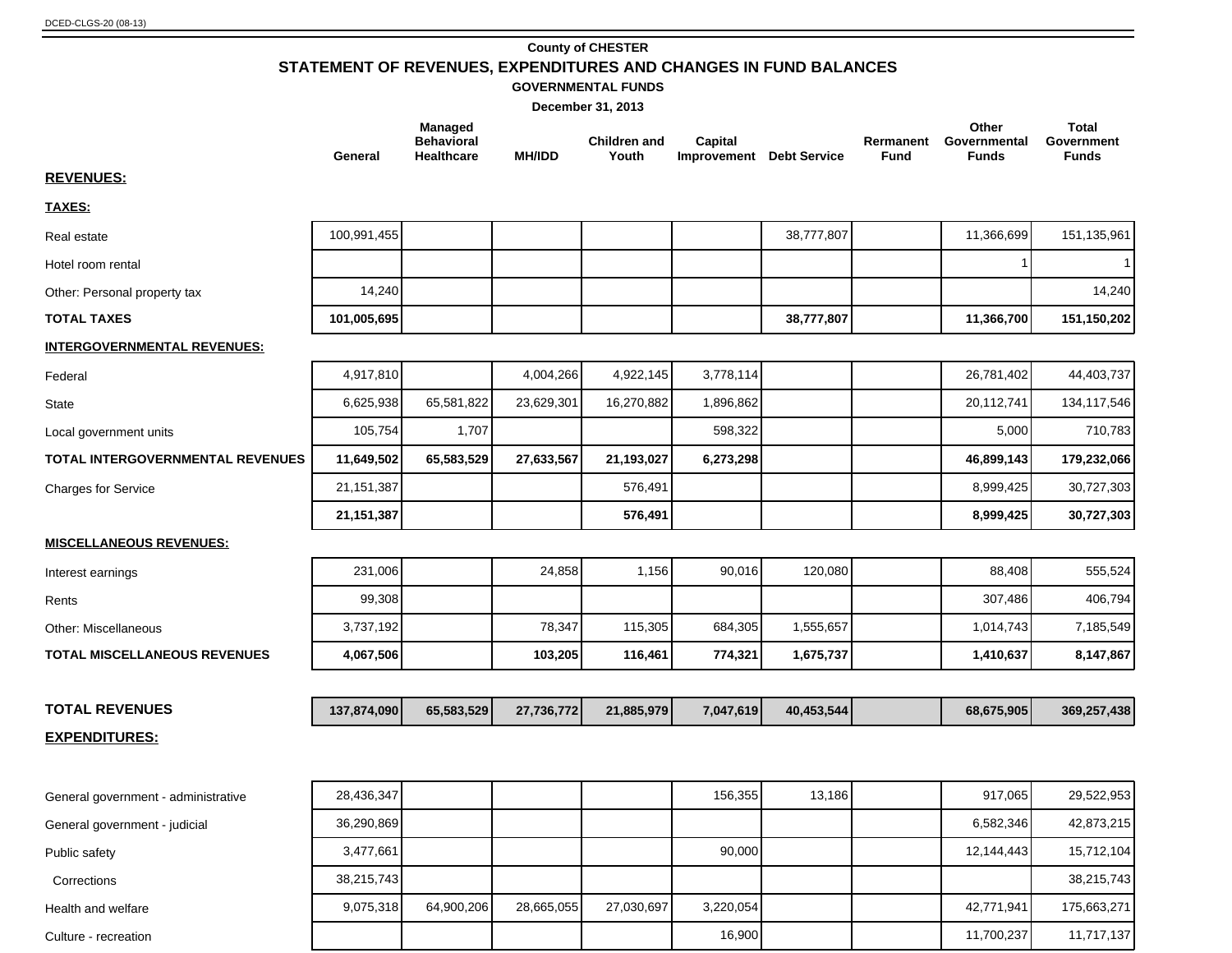#### **County of CHESTER STATEMENT OF REVENUES, EXPENDITURES AND CHANGES IN FUND BALANCES**

**GOVERNMENTAL FUNDS**

| December 31, 2013                                           |                 |                                                   |               |                              |                                     |               |                          |                                       |                                                   |
|-------------------------------------------------------------|-----------------|---------------------------------------------------|---------------|------------------------------|-------------------------------------|---------------|--------------------------|---------------------------------------|---------------------------------------------------|
|                                                             | General         | Managed<br><b>Behavioral</b><br><b>Healthcare</b> | <b>MH/IDD</b> | <b>Children and</b><br>Youth | Capital<br>Improvement Debt Service |               | Rermanent<br><b>Fund</b> | Other<br>Governmental<br><b>Funds</b> | <b>Total</b><br><b>Government</b><br><b>Funds</b> |
| Conservation                                                | 5,192,455       |                                                   |               |                              | 3,851,183                           |               |                          | 39,960                                | 9,083,598                                         |
| <b>Debt Service</b>                                         |                 |                                                   |               |                              |                                     | 35,078,955    |                          |                                       | 35,078,955                                        |
| Capital Outlay                                              | 51,607          |                                                   |               |                              | 20,747,532                          |               |                          | 3,080,036                             | 23,879,175                                        |
| Other: Public works                                         |                 |                                                   |               |                              |                                     |               |                          | 997,142                               | 997,142                                           |
| <b>TOTAL EXPENDITURES</b>                                   | 120,740,000     | 64,900,206                                        | 28,665,055    | 27,030,697                   | 28,082,024                          | 35,092,141    |                          | 78,233,170                            | 382,743,293                                       |
| <b>OTHER FINANCIAL SOURCES/(USES):</b>                      |                 |                                                   |               |                              |                                     |               |                          |                                       |                                                   |
| <b>Interfund Operating Transfers</b>                        | $-16, 175, 579$ | $-683,323$                                        | 928,283       | 5,144,718                    | 407,960                             | 934,067       |                          | 8,437,277                             | $-1,006,597$                                      |
| Sale of capital assets                                      | 27,387          |                                                   |               |                              |                                     |               |                          | 5,900                                 | 33,287                                            |
| Long-term debt issued                                       |                 |                                                   |               |                              |                                     | 34,395,000    |                          |                                       | 34,395,000                                        |
| Payment on advanced refunding of debt                       |                 |                                                   |               |                              |                                     | $-27,075,136$ |                          |                                       | $-27,075,136$                                     |
| Other: Premium on bond issue                                |                 |                                                   |               |                              |                                     | 644,926       |                          |                                       | 644,926                                           |
| Other: Bond redemption                                      |                 |                                                   |               |                              |                                     | $-7,709,119$  |                          |                                       | $-7,709,119$                                      |
| <b>TOTAL OTHER FINANCING SOURCES/</b><br>(USES)             | $-16, 148, 192$ | $-683,323$                                        | 928,283       | 5,144,718                    | 407,960                             | 1,189,738     |                          | 8,443,177                             | $-717,639$                                        |
| <b>CHANGE IN FUND BALANCES</b>                              | 985,898         |                                                   |               |                              | $-20,626,445$                       | 6,551,141     |                          | $-1,114,088$                          | $-14,203,494$                                     |
| <b>FUND BALANCE (DEFICIT) -</b><br><b>BEGINNING OF YEAR</b> | 39,723,694      |                                                   |               |                              | 47,923,752                          | 23,535,791    |                          | 21,312,476                            | 132,495,713                                       |
|                                                             |                 |                                                   |               |                              |                                     |               |                          |                                       |                                                   |

| <b>FUND BALANCES (DEFICIT)</b><br><b>- END OF</b> | 40,709,592 |  | 27.297.307 | 30,086,932 | 20,198,388 | 118,292,219 |
|---------------------------------------------------|------------|--|------------|------------|------------|-------------|
| <b>YEAR</b>                                       |            |  |            |            |            |             |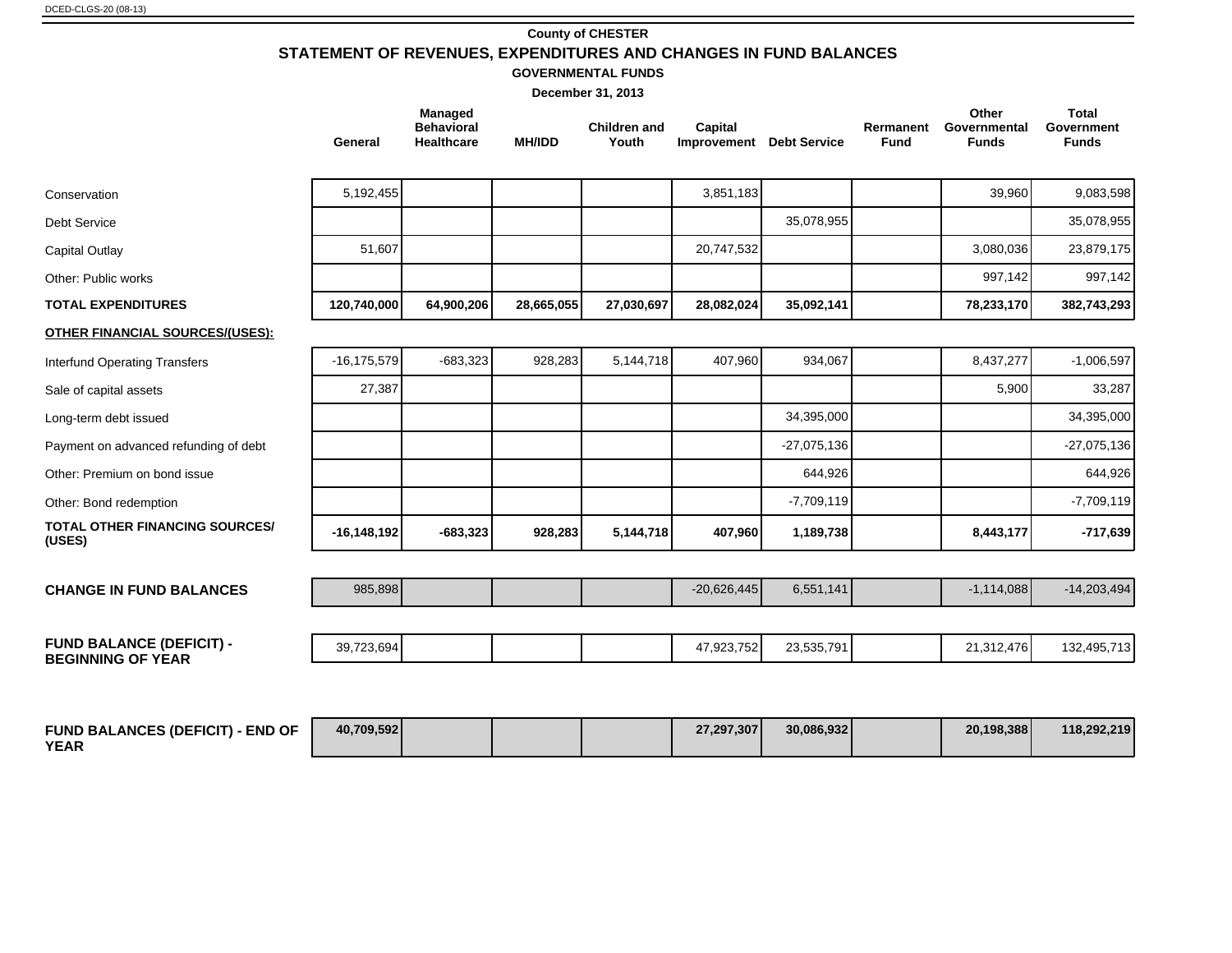#### **County of CHESTER**

### **RECONCILIATION OF THE STATEMENT OF REVENUES, EXPENDITURES AND CHANGES**

#### **IN FUND BALANCES OF GOVERNMENTAL FUNDS TO THE STATEMENT OF ACTIVITIES**

**December 31, 2013**

#### **Amounts reported for governmental activities in the statement of activities are different because:**

| Net changes in fund balances (deficit) - total governmental funds                                                                                                                                                                                                                                                                                                                                                                                                                                                                                                                                                                                                | $-14.203.494$ |
|------------------------------------------------------------------------------------------------------------------------------------------------------------------------------------------------------------------------------------------------------------------------------------------------------------------------------------------------------------------------------------------------------------------------------------------------------------------------------------------------------------------------------------------------------------------------------------------------------------------------------------------------------------------|---------------|
| The net revenue (expense) of certain activities of the internal services fund is reported with governmental activities                                                                                                                                                                                                                                                                                                                                                                                                                                                                                                                                           | 1,030,171     |
| The issuance of long-term debt (e.g. bonds, leases) provides current financial resources to governmental funds, while the repayment of the principal of long-term debt<br>consumes the current financial resources of governmental funds. Neither transaction, however, has any effect on net position. Additionally, various other long-term<br>liabilities and deferred inflows do not require the use of current financial resources and, therefore are not reported as expenditures in governmental funds. This amount<br>is the net effect of the differences in the treatment of long-term liabilities and deferred inflows on the statement of activities | 10.489.832    |
| The difference in the change in net position between full accrual accounting and modified accrual accounting is due to differing revenue recognition criteria between the<br>two accounting methods                                                                                                                                                                                                                                                                                                                                                                                                                                                              | $-47.503$     |
| The difference in the change in net position between full accrual accounting and modified accrual accounting is due to differing expenditure recognition criteria between<br>the two accounting methods                                                                                                                                                                                                                                                                                                                                                                                                                                                          | $-178.112$    |
| The net effect of various transactions involving capital assets, (i.e. purchases, disposals, etc.) is to increase net position                                                                                                                                                                                                                                                                                                                                                                                                                                                                                                                                   | 8.162.581     |
| <b>CHANGE IN NET ASSESTS OF GOVERNMENTAL ACTIVITIES</b>                                                                                                                                                                                                                                                                                                                                                                                                                                                                                                                                                                                                          | 5.253.475     |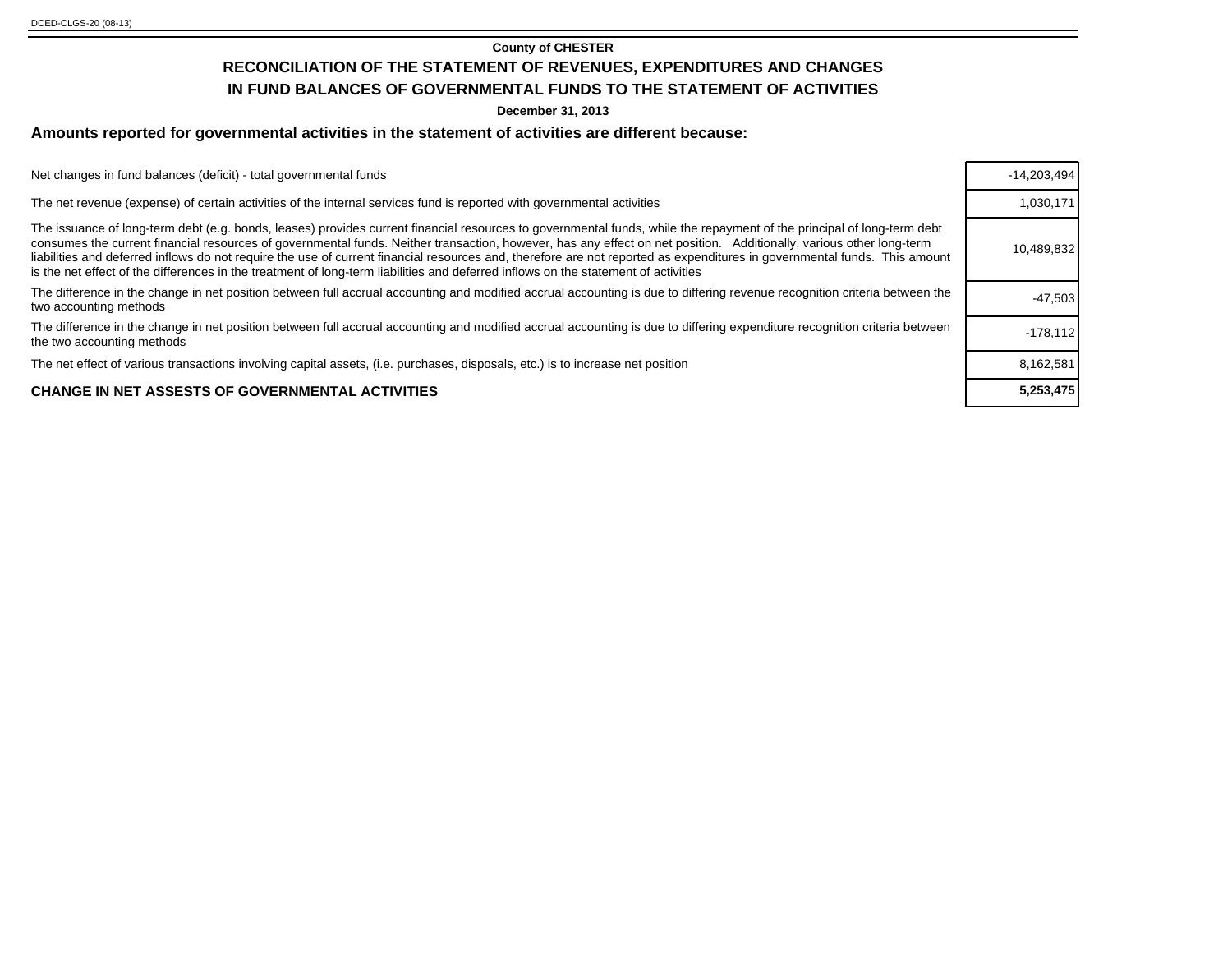## **County of CHESTER**

**STATEMENT OF NET POSITION**

**Proprietary Funds**

|                                                   | Pocopson  | Internal<br><b>Service Funds</b> | Major Bus. #3 | Major Bus. #4 | Major Bus. #5 | Other<br><b>Business</b><br><b>Funds</b> | <b>Funds</b> | <b>Total Business Internal Service</b><br><b>Fund</b> |
|---------------------------------------------------|-----------|----------------------------------|---------------|---------------|---------------|------------------------------------------|--------------|-------------------------------------------------------|
| <b>CURRENT ASSETS:</b>                            |           |                                  |               |               |               |                                          |              |                                                       |
| Cash and cash equivalents                         | 613,317   |                                  |               |               |               |                                          | 613,317      | 12,450,654                                            |
| Investments                                       |           |                                  |               |               |               |                                          |              |                                                       |
| Receivables (net of allowance for uncollectibles) | 3,479,344 |                                  |               |               |               |                                          | 3,479,344    | 285,066                                               |
| Due from other governments                        |           |                                  |               |               |               |                                          |              |                                                       |
| Due from other funds                              |           |                                  |               |               |               |                                          |              |                                                       |
| Inventories                                       | 90,075    |                                  |               |               |               |                                          | 90,075       |                                                       |
| Prepaids                                          | 21,518    |                                  |               |               |               |                                          | 21,518       | 731,765                                               |
| Deferred charges*                                 |           |                                  |               |               |               |                                          |              |                                                       |
| Restricted assets:                                |           |                                  |               |               |               |                                          |              |                                                       |
| Temporarily restricted:                           |           |                                  |               |               |               |                                          |              |                                                       |
| Cash and cash equivalents                         | 254,949   |                                  |               |               |               |                                          | 254,949      |                                                       |
| Investments                                       |           |                                  |               |               |               |                                          |              |                                                       |
| Intergovernmental receivable                      |           |                                  |               |               |               |                                          |              |                                                       |
|                                                   |           |                                  |               |               |               |                                          |              |                                                       |
| <b>TOTAL CURRENT ASSETS</b>                       | 4,459,203 |                                  |               |               |               |                                          | 4,459,203    | 13,467,485                                            |
| <b>NON-CURRENT ASSETS:</b>                        |           |                                  |               |               |               |                                          |              |                                                       |
| Permanently restricted:                           |           |                                  |               |               |               |                                          |              |                                                       |
| Investments                                       |           |                                  |               |               |               |                                          |              |                                                       |
| Capital assets not being depreciated:             |           |                                  |               |               |               |                                          |              |                                                       |
| Land                                              |           |                                  |               |               |               |                                          |              |                                                       |
| Construction in progress                          | 41,663    |                                  |               |               |               |                                          | 41,663       |                                                       |
| Capital assets net of accumulated depreciation:   |           |                                  |               |               |               |                                          |              |                                                       |
| Buildings and system                              | 3,086,490 |                                  |               |               |               |                                          | 3,086,490    |                                                       |
| Improvements other than buildings                 | 26,881    |                                  |               |               |               |                                          | 26,881       |                                                       |
| Machinery and equipment                           | 161,485   |                                  |               |               |               |                                          | 161,485      | 291,730                                               |
| Infrastructure                                    |           |                                  |               |               |               |                                          |              |                                                       |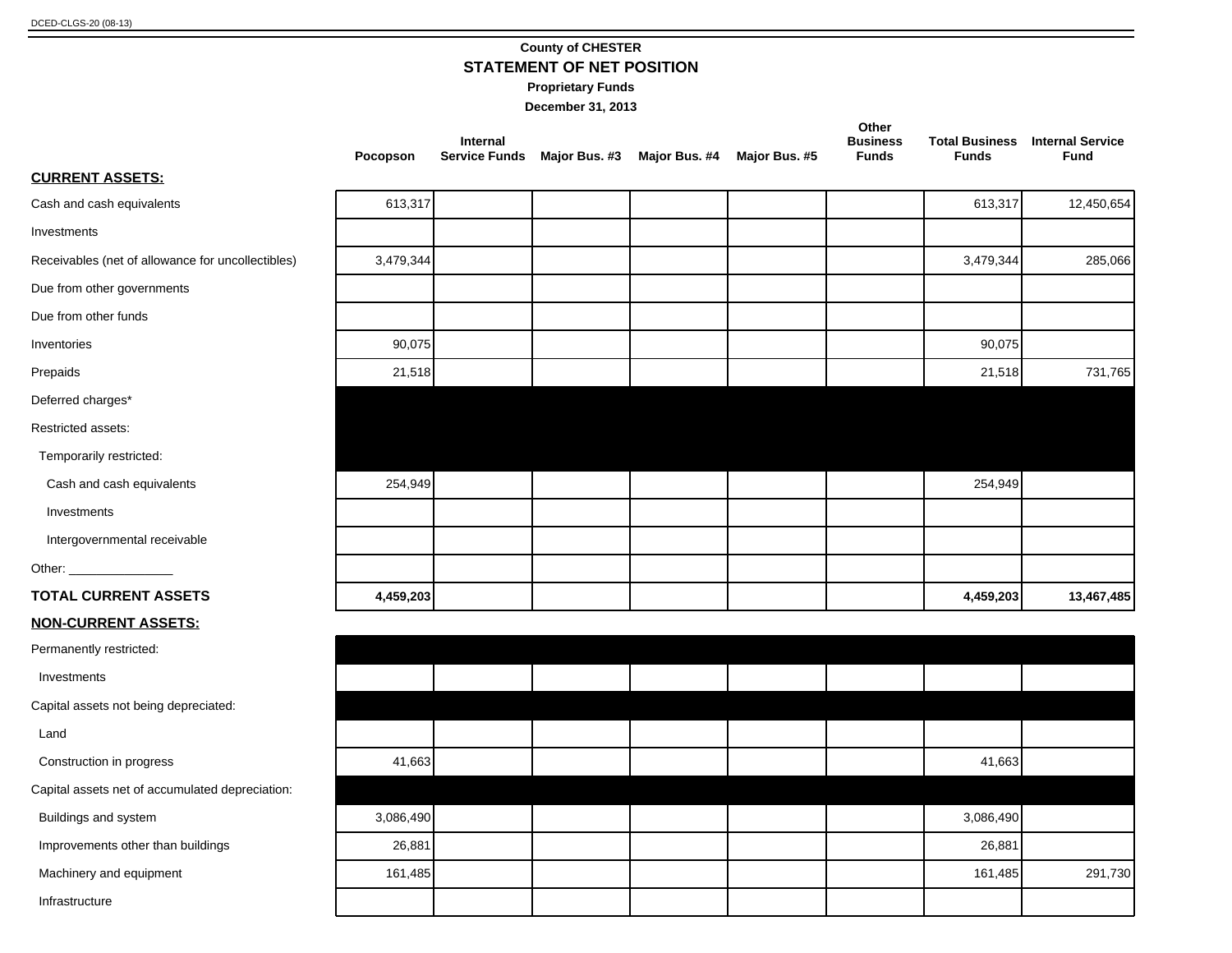#### **County of CHESTER STATEMENT OF NET POSITION**

**Proprietary Funds**

|                                                                  | Pocopson  | Internal<br><b>Service Funds</b> | Major Bus. #3 | Major Bus. #4 | Major Bus. #5 | Other<br><b>Business</b><br><b>Funds</b> | <b>Total Business</b><br><b>Funds</b> | <b>Internal Service</b><br><b>Fund</b> |
|------------------------------------------------------------------|-----------|----------------------------------|---------------|---------------|---------------|------------------------------------------|---------------------------------------|----------------------------------------|
|                                                                  |           |                                  |               |               |               |                                          |                                       |                                        |
| <b>TOTAL NON-CURRENT ASSETS</b>                                  | 3,316,519 |                                  |               |               |               |                                          | 3,316,519                             | 291,730                                |
| <b>TOTAL ASSETS</b>                                              | 7,775,722 |                                  |               |               |               |                                          | 7,775,722                             | 13,759,215                             |
| DEFERRED OUTFLOWS OF RESOURCES:                                  |           |                                  |               |               |               |                                          |                                       |                                        |
| Deferred amount on debt refundings                               |           |                                  |               |               |               |                                          |                                       |                                        |
| Deferrals related to pensions                                    |           |                                  |               |               |               |                                          |                                       |                                        |
| Other: __________________                                        |           |                                  |               |               |               |                                          |                                       |                                        |
| <b>TOTAL DEFERRED OUTFLOWS OF</b><br><b>RESOURCES</b>            |           |                                  |               |               |               |                                          |                                       |                                        |
| <b>TOTAL ASSTES AND DEFERRED</b><br><b>OUTFLOWS OF RESOURCES</b> | 7,775,722 |                                  |               |               |               |                                          | 7,775,722                             | 13,759,215                             |
| <b>CURRENT LIABILITIES:</b>                                      |           |                                  |               |               |               |                                          |                                       |                                        |
| Accounts payable                                                 | 249,184   |                                  |               |               |               |                                          | 249,184                               | 757,294                                |
| Due to other governments                                         |           |                                  |               |               |               |                                          |                                       |                                        |
| Due to other funds                                               | 2,094,173 |                                  |               |               |               |                                          | 2,094,173                             |                                        |
| Unearned revenue                                                 |           |                                  |               |               |               |                                          |                                       |                                        |
| Debt due within 1 year                                           | 60,840    |                                  |               |               |               |                                          | 60,840                                | 2,608,993                              |
| Other current liabilities                                        | 425,014   |                                  |               |               |               |                                          | 425,014                               | 88,436                                 |
| Other: Accrued liabilities                                       | 617,688   |                                  |               |               |               |                                          | 617,688                               | 12,091                                 |
| Funds held as fiduciary                                          | 358,728   |                                  |               |               |               |                                          | 358,728                               |                                        |
| Other: ______________________                                    |           |                                  |               |               |               |                                          |                                       |                                        |
| <b>TOTAL CURRENT LIABILITIES</b>                                 | 3,805,627 |                                  |               |               |               |                                          | 3,805,627                             | 3,466,814                              |
| <b>NON-CURRENT LIABILITIES:</b>                                  |           |                                  |               |               |               |                                          |                                       |                                        |
| Debt due in more than 1 year                                     | 447,483   |                                  |               |               |               |                                          | 447,483                               |                                        |
| Other non-current liabilities                                    | 366,037   |                                  |               |               |               |                                          | 366,037                               | 1,956,538                              |
|                                                                  |           |                                  |               |               |               |                                          |                                       |                                        |
| TOTAL NON-CURRENT LIABILITIES                                    | 813,520   |                                  |               |               |               |                                          | 813,520                               | 1,956,538                              |
| <b>TOTAL LIABILITIES</b>                                         | 4,619,147 |                                  |               |               |               |                                          | 4,619,147                             | 5,423,352                              |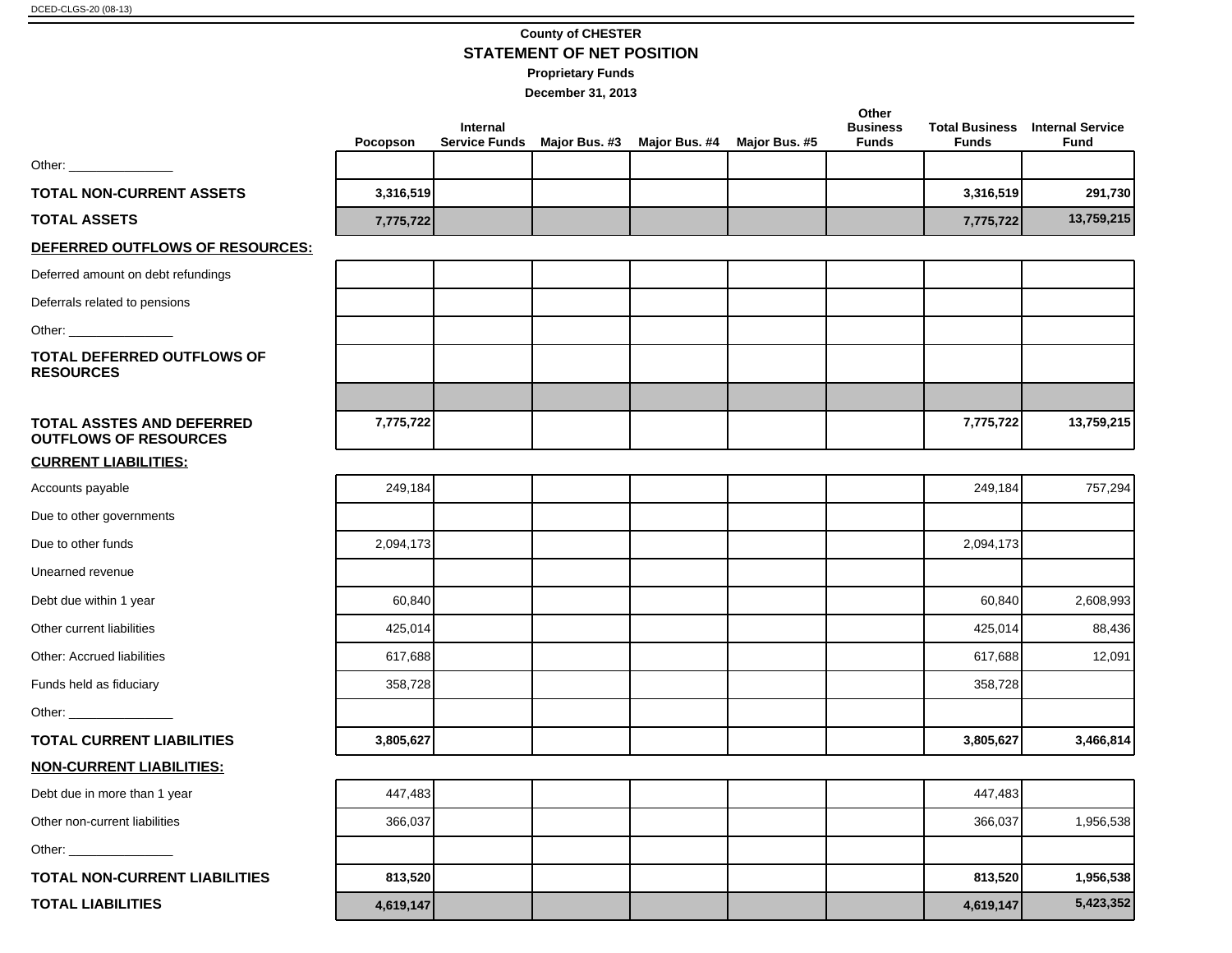#### **County of CHESTER STATEMENT OF NET POSITION**

**Proprietary Funds**

**December 31, 2013**

|                                                                                                          | Pocopson  | <b>Internal</b><br><b>Service Funds</b> | Major Bus. #3 Major Bus. #4 | Major Bus. #5 | Other<br><b>Business</b><br><b>Funds</b> | <b>Total Business</b><br><b>Funds</b> | <b>Internal Service</b><br><b>Fund</b> |
|----------------------------------------------------------------------------------------------------------|-----------|-----------------------------------------|-----------------------------|---------------|------------------------------------------|---------------------------------------|----------------------------------------|
| DEFERRED INFLOWS OF RESOURCES:                                                                           |           |                                         |                             |               |                                          |                                       |                                        |
| Deferred amount on debt refundings                                                                       |           |                                         |                             |               |                                          |                                       |                                        |
| Deferrals related to pensions                                                                            |           |                                         |                             |               |                                          |                                       |                                        |
|                                                                                                          |           |                                         |                             |               |                                          |                                       |                                        |
| <b>TOTAL DEFERRED INFLOWS OF</b><br><b>RESOURCES</b>                                                     |           |                                         |                             |               |                                          |                                       |                                        |
|                                                                                                          |           |                                         |                             |               |                                          |                                       |                                        |
| TOTAL LIABILITIES AND DEFERRED<br><b>INFLOWS OF RESOURCES</b>                                            | 4,619,147 |                                         |                             |               |                                          | 4,619,147                             | 5,423,352                              |
| <b>NET POSITION:</b>                                                                                     |           |                                         |                             |               |                                          |                                       |                                        |
| Net investment in capital assets                                                                         | 2,808,196 |                                         |                             |               |                                          | 2,808,196                             |                                        |
| Restricted                                                                                               |           |                                         |                             |               |                                          |                                       |                                        |
| Unrestricted                                                                                             | 348,379   |                                         |                             |               |                                          | 348,379                               | 8,335,863                              |
| <b>TOTAL NET POSITION</b>                                                                                | 3,156,575 |                                         |                             |               |                                          | 3,156,575                             | 8,335,863                              |
| TOTAL LIABILITIES, DEFERRED INFLOWS<br>OF RESOURCES AND NET POSITION                                     | 7,775,722 |                                         |                             |               |                                          | 7,775,722                             | 13,759,215                             |
| Adjustments to reflect the consolidation of internal service fund activities related to enterprise funds |           |                                         |                             |               |                                          | $-2,330,758$                          |                                        |

**Net Position of Business-type Activities 825,817**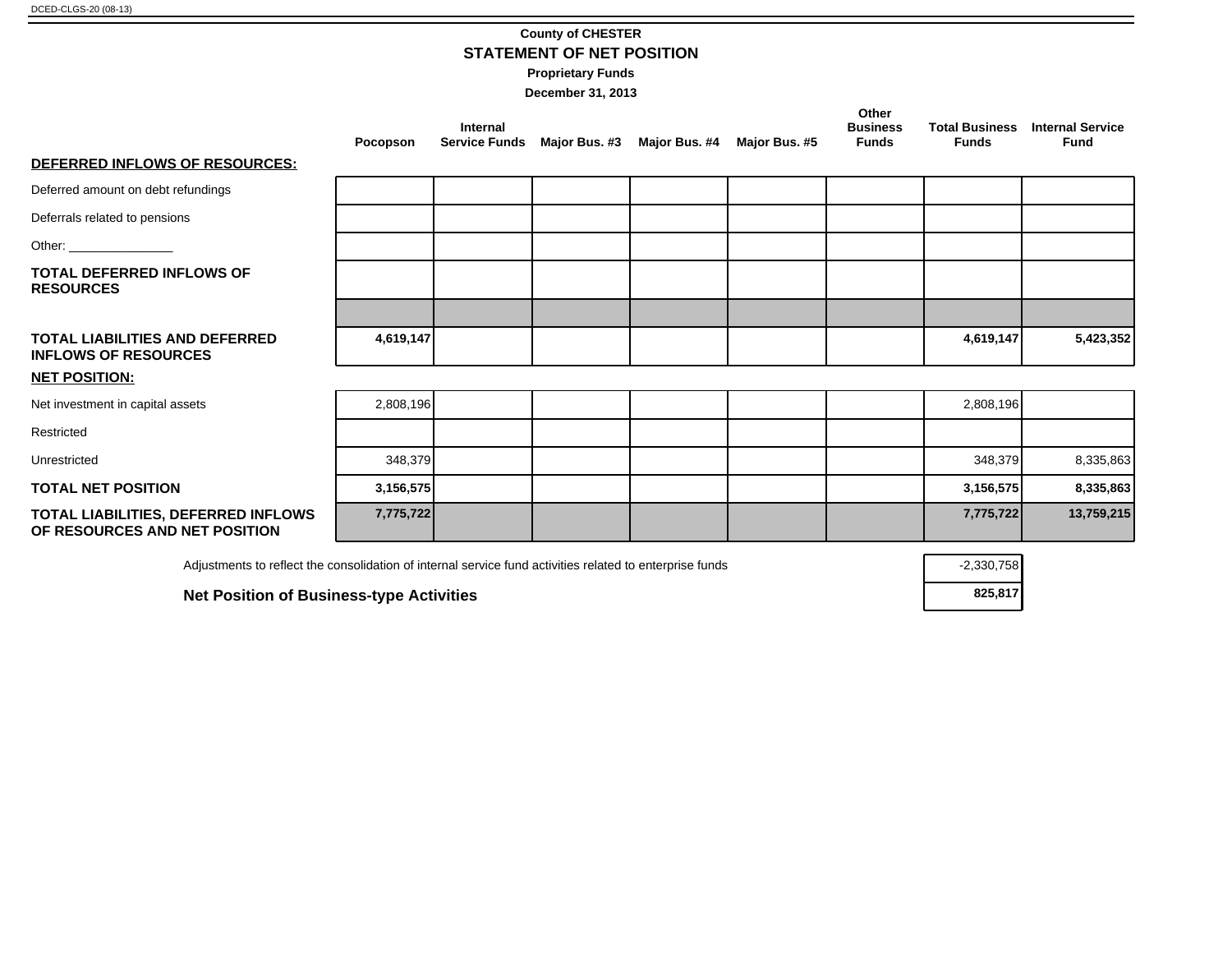#### **County of CHESTER**

**STATEMENT OF REVENUES, EXPENSES AND CHANGES IN FUND NET POSITION-**

**Proprietary Funds**

**For the Year Ended December 31, 2013**

|          |                                                                     |  | Other                           |       |                                                |
|----------|---------------------------------------------------------------------|--|---------------------------------|-------|------------------------------------------------|
| Pocopson | Internal<br>Service Funds Major Bus. #3 Major Bus. #4 Major Bus. #5 |  | <b>Business</b><br><b>Funds</b> | Funds | <b>Total Business</b> Internal Service<br>Fund |

#### **OPERATING REVENUES:**

| Charges for service                               | 24,284,302 |  |  | 24,284,302 | 40,901,176 |
|---------------------------------------------------|------------|--|--|------------|------------|
| Other: Miscellaneous                              | 79,699     |  |  | 79,699     | 1,190,265  |
| <b>TOTAL OPERATING REVENUES</b>                   | 24,364,001 |  |  | 24,364,001 | 42,091,441 |
| <b>OPERATING EXPENSES:</b>                        |            |  |  |            |            |
| Personnel services                                | 18,782,963 |  |  | 18,782,963 | 10,468,388 |
| Other services and charges                        | 4,542,856  |  |  | 4,542,856  | 806,546    |
| Depreciation and amortization                     | 514,900    |  |  | 514,900    | 173,876    |
| Other: Self insurance claims                      | 174,775    |  |  | 174,775    | 29,750,142 |
| Other: Indirect costs                             | 1,228,256  |  |  | 1,228,256  | 77,328     |
| Other: Bad debt                                   | 100,000    |  |  | 100,000    |            |
| <b>TOTAL OPERATING EXPENSES</b>                   | 25,343,750 |  |  | 25,343,750 | 41,276,280 |
|                                                   |            |  |  |            |            |
| <b>OPERATING INCOME/(LOSS)</b>                    | $-979,749$ |  |  | $-979,749$ | 815,161    |
|                                                   |            |  |  |            |            |
| NONOPERATING REVENUES/(EXPENSES):                 |            |  |  |            |            |
| Investment earnings                               |            |  |  |            | 60,420     |
| Interest expense                                  | $-26,851$  |  |  | $-26,851$  | $-9,312$   |
| <b>TOTAL NONOPERATING REVENUES/</b><br>(EXPENSES) | $-26,851$  |  |  | $-26,851$  | 51,108     |
|                                                   |            |  |  |            |            |
| TRANSFERS IN/(OUT)                                | 1,006,600  |  |  | 1,006,600  |            |
|                                                   |            |  |  |            |            |
|                                                   |            |  |  |            |            |
|                                                   |            |  |  |            |            |
| <b>CHANGE IN NET POSITION</b>                     |            |  |  |            | 866,269    |
|                                                   |            |  |  |            |            |
| <b>NET POSITION - BEGINNING OF YEAR</b>           | 3,156,575  |  |  |            | 7,469,594  |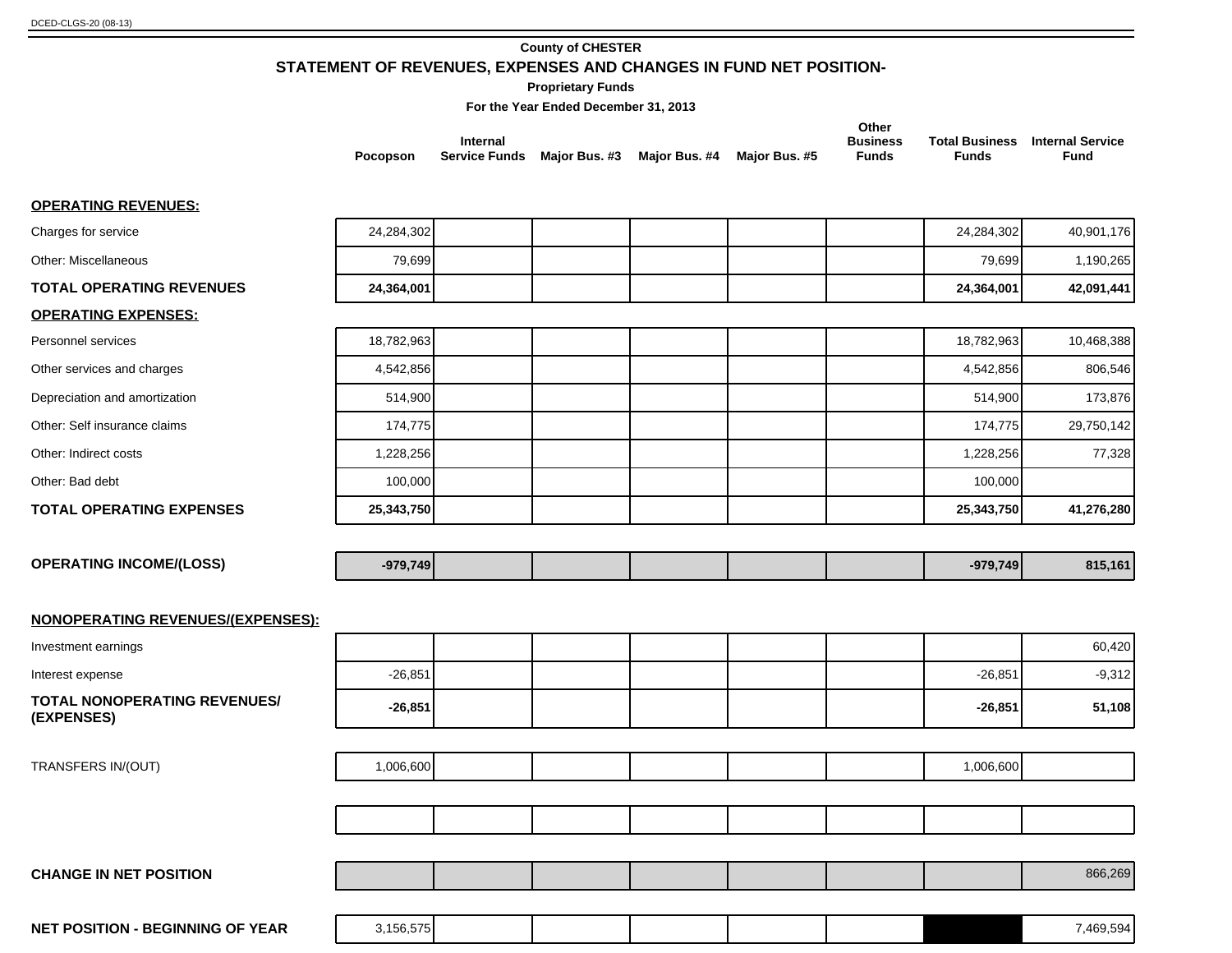#### **County of CHESTER STATEMENT OF REVENUES, EXPENSES AND CHANGES IN FUND NET POSITION-**

**Proprietary Funds**

**For the Year Ended December 31, 2013**

|                             |                                           |               | Other                    |       |                                                |
|-----------------------------|-------------------------------------------|---------------|--------------------------|-------|------------------------------------------------|
| Internal<br><b>Pocopson</b> | Service Funds Maior Bus. #3 Maior Bus. #4 | Maior Bus. #5 | <b>Business</b><br>Funds | Funds | <b>Total Business</b> Internal Service<br>Fund |

| <b>NET POSITION - END OF YEAR</b>                                                                        | 3,156,575 |  |  |            | 8,335,863 |
|----------------------------------------------------------------------------------------------------------|-----------|--|--|------------|-----------|
| Adjustments to reflect the consolidation of internal service fund activities related to enterprise funds |           |  |  | $-160,629$ |           |
| <b>Changes in Net Position of Business-type Activities</b>                                               |           |  |  | $-160,629$ |           |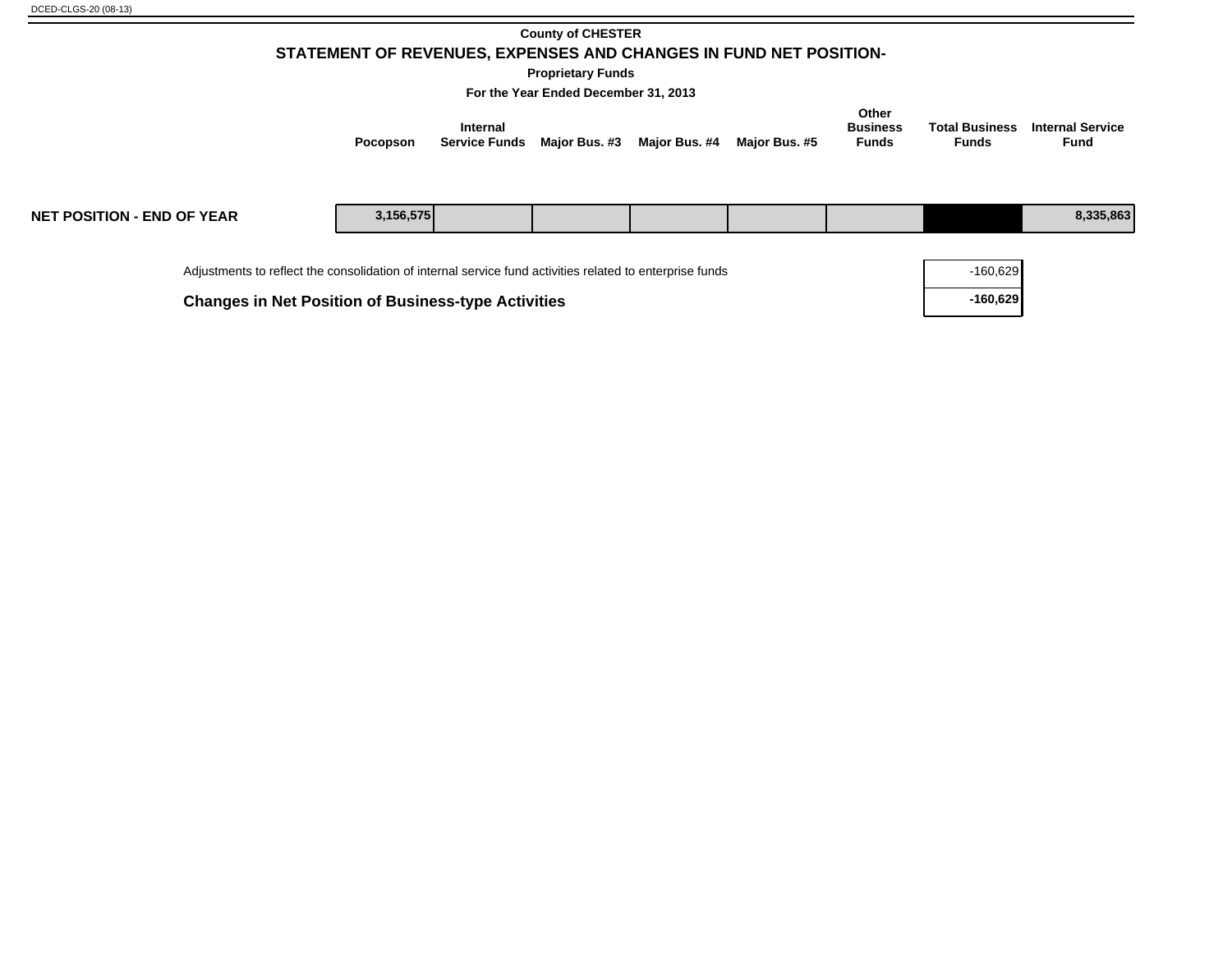#### **County of CHESTER STATEMENT OF FIDUCIARY NET POSITION**

**Fiduciary Funds**

|                                                           | <b>Employee</b><br><b>Retirement Fund</b> | <b>Tax Claim</b><br>Agency | <b>Row Office</b><br>Agency | <b>Hotel Tax Agency</b> | <b>Fiduciary #5</b> |
|-----------------------------------------------------------|-------------------------------------------|----------------------------|-----------------------------|-------------------------|---------------------|
| <u>ASSETS:</u>                                            |                                           |                            |                             |                         |                     |
| Cash and cash equivalents                                 | 16,511,563                                | 2,408,226                  | 11,262,616                  | 199,036                 |                     |
| <b>Receivables</b>                                        | 771,831                                   | 16,556,797                 |                             | 194,809                 |                     |
| Investments, at fair value                                | 345,137,060                               |                            |                             |                         |                     |
| Due from other funds                                      |                                           |                            |                             |                         |                     |
| Restricted assets:                                        |                                           |                            |                             |                         |                     |
| Temporarily restricted:                                   |                                           |                            |                             |                         |                     |
| Cash and cash equivalents                                 |                                           |                            |                             |                         |                     |
| Investments                                               |                                           |                            |                             |                         |                     |
| Intergovernmental receivable                              |                                           |                            |                             |                         |                     |
| Permanently restricted:                                   |                                           |                            |                             |                         |                     |
| Investments                                               |                                           |                            |                             |                         |                     |
| Other: _________________                                  |                                           |                            |                             |                         |                     |
| TOTAL ASSETS                                              | 362,420,454                               | 18,965,023                 | 11,262,616                  | 393,845                 |                     |
| DEFERRED OUTFLOWS OF RESOURCES:                           |                                           |                            |                             |                         |                     |
| Other: _______________                                    |                                           |                            |                             |                         |                     |
| TOTAL DEFERRED OUTFLOWS OF RESOURCES                      |                                           |                            |                             |                         |                     |
| TOTAL ASSETS AND DEFERRED OUTFLOWS OF<br><b>RESOURCES</b> | 362,420,454                               | 18,965,023                 | 11,262,616                  | 393,845                 |                     |
| <u>LIABILITIES:</u>                                       |                                           |                            |                             |                         |                     |
| Accounts payable and other current liabilities            | 19,853                                    |                            | 7,423,279                   |                         |                     |
| Due to other funds                                        | 32,086                                    |                            |                             |                         |                     |
| Due to other governments                                  |                                           |                            | 3,839,337                   |                         |                     |
| Funds held as fiduciary                                   |                                           |                            |                             |                         |                     |
| Other: Due to other taxing authorities                    |                                           | 18,965,023                 |                             |                         |                     |
| Other: Hotel tax payable                                  |                                           |                            |                             | 393,845                 |                     |
| Other: ______________                                     |                                           |                            |                             |                         |                     |
| <b>TOTAL LIABILITIES</b>                                  | 51,939                                    | 18,965,023                 | 11,262,616                  | 393,845                 |                     |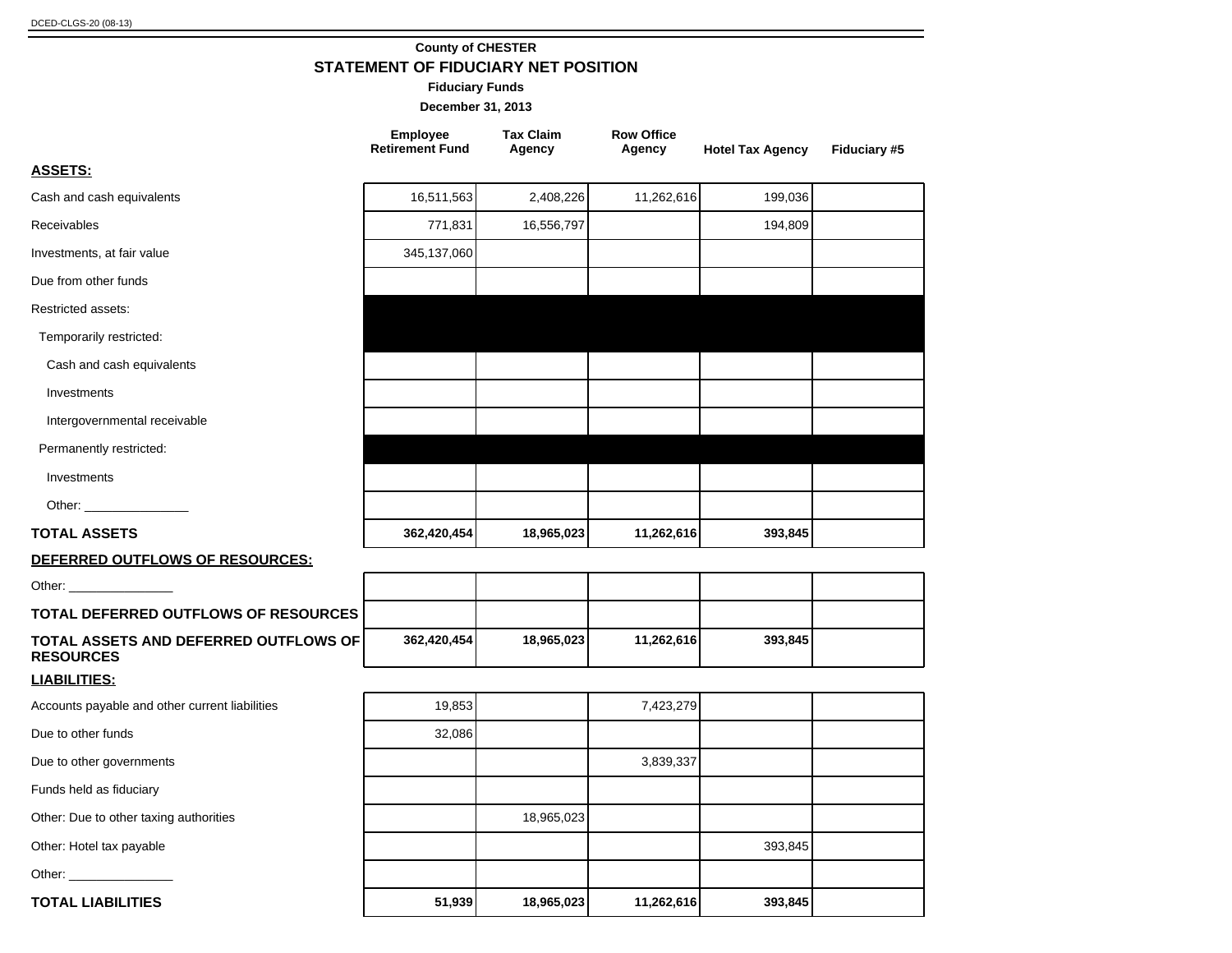#### **County of CHESTER STATEMENT OF FIDUCIARY NET POSITION**

**Fiduciary Funds**

|                                                                                                                                                                                                                                | <b>Employee</b><br><b>Retirement Fund</b> | <b>Tax Claim</b><br>Agency | <b>Row Office</b><br>Agency | <b>Hotel Tax Agency</b> | Fiduciary #5 |
|--------------------------------------------------------------------------------------------------------------------------------------------------------------------------------------------------------------------------------|-------------------------------------------|----------------------------|-----------------------------|-------------------------|--------------|
| DEFERRED INFLOWS OF RESOURCES:                                                                                                                                                                                                 |                                           |                            |                             |                         |              |
| Other: __________________                                                                                                                                                                                                      |                                           |                            |                             |                         |              |
| <b>TOTAL DEFERRED INFLOWS OF RESOURCES</b>                                                                                                                                                                                     |                                           |                            |                             |                         |              |
| <b>TOTAL LIABILITIES AND DEFERRED INFLOWS</b><br><b>OF RESOURCES</b>                                                                                                                                                           | 51,939                                    | 18,965,023                 | 11,262,616                  | 393,845                 |              |
| <b>NET POSITION:</b>                                                                                                                                                                                                           |                                           |                            |                             |                         |              |
| Assets held in trust for pension/other post employment ben                                                                                                                                                                     | 362,368,515                               |                            |                             |                         |              |
| Unrestricted (deficit)                                                                                                                                                                                                         |                                           |                            |                             |                         |              |
| Other: the contract of the contract of the contract of the contract of the contract of the contract of the contract of the contract of the contract of the contract of the contract of the contract of the contract of the con |                                           |                            |                             |                         |              |
| <b>TOTAL NET POSITION</b>                                                                                                                                                                                                      | 362,368,515                               |                            |                             |                         |              |
| TOTAL LIABILITIES, DEFERRED INFLOWS OF<br><b>RESOURCES AND NET POSITION</b>                                                                                                                                                    | 362,420,454                               | 18,965,023                 | 11,262,616                  | 393,845                 |              |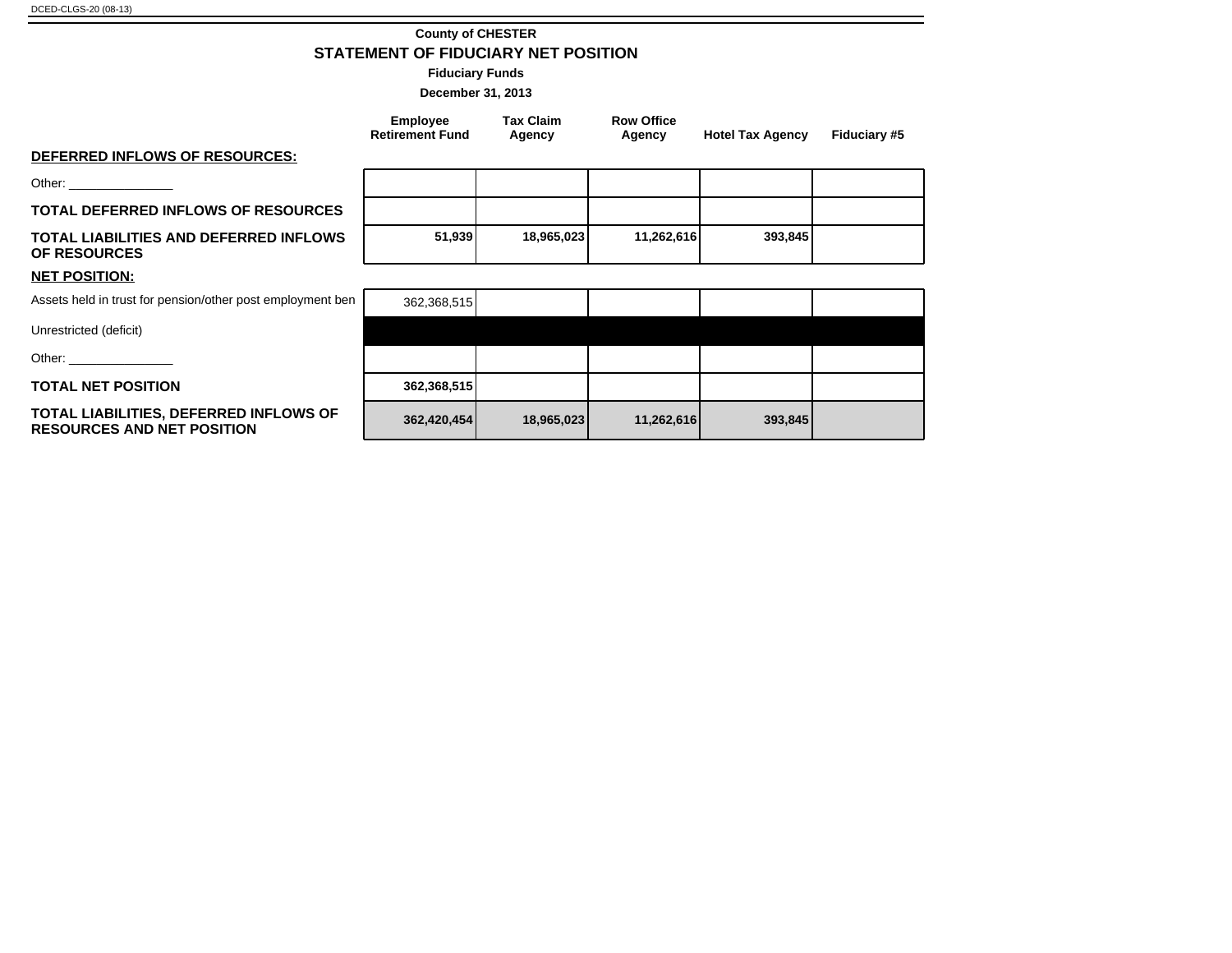#### **County of CHESTER STATEMENT OF CHANGES IN FIDUCIARY NET POSITION**

|                                                             | LV 111 1 1<br><b>Fiduciary Funds</b>         | יו ווחשט                   |                             |                            |              |
|-------------------------------------------------------------|----------------------------------------------|----------------------------|-----------------------------|----------------------------|--------------|
|                                                             | December 31, 2013                            |                            |                             |                            |              |
|                                                             | Employee<br><b>Retirement</b><br><b>Fund</b> | <b>Tax Claim</b><br>Agency | <b>Row Office</b><br>Agency | <b>Hotel Tax</b><br>Agency | Fiduciary #5 |
| <b>ADDITIONS:</b>                                           |                                              |                            |                             |                            |              |
| Contributions                                               |                                              |                            |                             |                            |              |
| Employer                                                    | 9,880,939                                    |                            |                             |                            |              |
| Plan members                                                | 6,501,438                                    |                            |                             |                            |              |
| <b>TOTAL CONTRIBUTIONS</b>                                  | 16,382,377                                   |                            |                             |                            |              |
| <b>INVESTMENT EARNINGS:</b>                                 |                                              |                            |                             |                            |              |
| Interest                                                    | 2,754,113                                    |                            |                             |                            |              |
| Net increase/(decrease) in the fair value of<br>investments | 51,389,121                                   |                            |                             |                            |              |
| <b>Other: Dividends</b>                                     | 3,858,545                                    |                            |                             |                            |              |
| <b>TOTAL INVESTMENT EARNINGS</b>                            | 58,001,779                                   |                            |                             |                            |              |
| Less Investment Expenses                                    | 174,906                                      |                            |                             |                            |              |
| <b>TOTAL ADDITIONS</b>                                      | 74,209,250                                   |                            |                             |                            |              |
| <b>DEDUCTIONS:</b>                                          |                                              |                            |                             |                            |              |
| <b>Benefits</b>                                             | 14,951,871                                   |                            |                             |                            |              |
| Other: Refund of employee contributions                     | 2,179,063                                    |                            |                             |                            |              |
| <b>TOTAL DEDUCTIONS</b>                                     | 17,130,934                                   |                            |                             |                            |              |
|                                                             |                                              |                            |                             |                            |              |
|                                                             |                                              |                            |                             |                            |              |
|                                                             |                                              |                            |                             |                            |              |
|                                                             |                                              |                            |                             |                            |              |
|                                                             |                                              |                            |                             |                            |              |
| <b>CHANGE IN NET POSITION</b>                               | 57,078,316                                   |                            |                             |                            |              |
|                                                             |                                              |                            |                             |                            |              |

**NET POSITION - BEGINNING OF YEAR** 205,290,199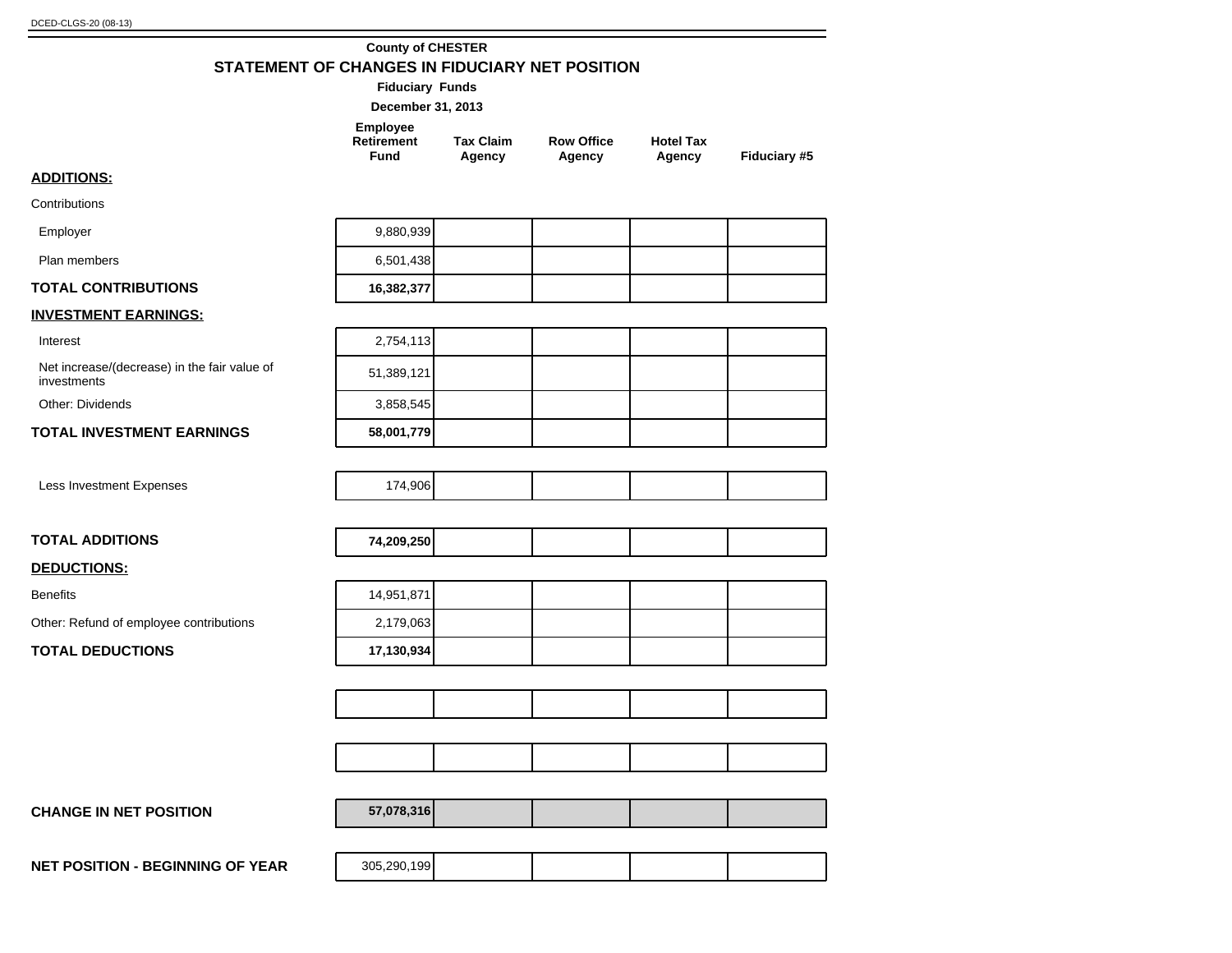#### **County of CHESTER STATEMENT OF CHANGES IN FIDUCIARY NET POSITION**

**Fiduciary Funds**

**December 31, 2013**

### **Employee**

| Retirement<br>Fund |             | <b>Tax Claim</b><br>Agency | <b>Row Office</b><br>Agency | <b>Hotel Tax</b><br>Agency | <b>Fiduciary #5</b> |
|--------------------|-------------|----------------------------|-----------------------------|----------------------------|---------------------|
|                    | 362.368.515 |                            |                             |                            |                     |

**NET POSITION - END OF YEAR**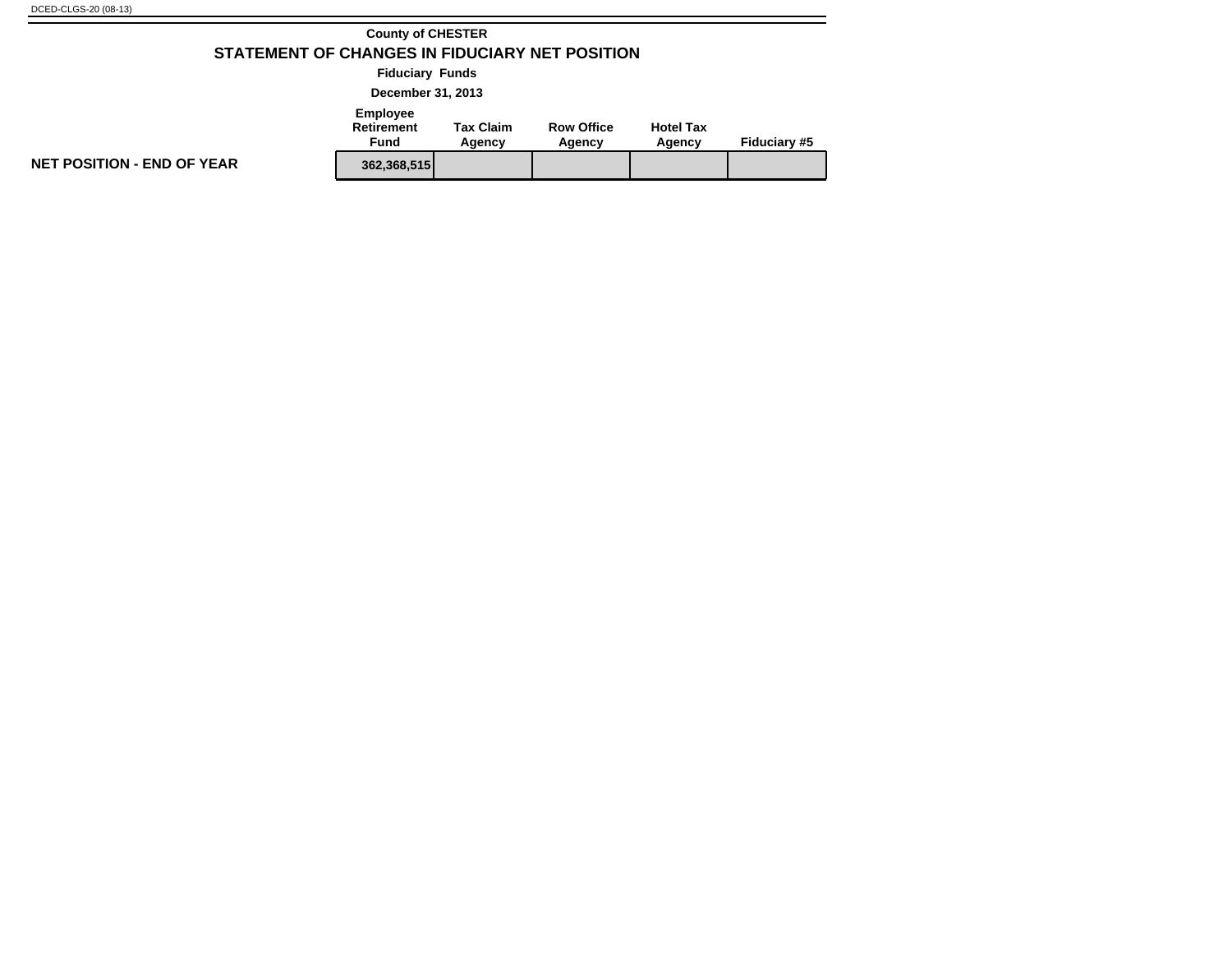#### **County of CHESTER**

**December 31, 2013**

#### **DEBT STATEMENT**

#### **<u><b>OUTSTANDING BONDS AND NOTES</u>**</u>

Listed below are all currently outstanding bond and note issues according to our files, excluding bond issues redeemed or refunded and defeased. Please show the principal payments and make any other necessary corrections and additions.

| <b>Purpose</b>                                        | <b>Bond</b><br><b>Capital Lease</b><br><b>Lease Rental</b><br><b>Note</b> | <b>Issue Year</b><br>(уууу) | <b>Maturity Year</b><br>(yyyy) | Original<br>Amount of<br>Issue | Outstanding<br><b>Beginning of</b><br>Year | Principal<br><b>Incurred This</b><br>Year | <b>Principal Paid</b><br><b>This Year</b> | <b>Current Year</b><br><b>Accretion on</b><br><b>Compound Interest</b><br><b>Bonds</b> | <b>Outstanding at Year</b><br>End** |
|-------------------------------------------------------|---------------------------------------------------------------------------|-----------------------------|--------------------------------|--------------------------------|--------------------------------------------|-------------------------------------------|-------------------------------------------|----------------------------------------------------------------------------------------|-------------------------------------|
| <b>General Obligation Bonds and Notes</b>             |                                                                           |                             |                                |                                |                                            |                                           |                                           |                                                                                        |                                     |
| To refund 2001 and 2002 Notes                         | Bond                                                                      | 2005                        | 2024                           | 84,685,000                     | 1,125,000                                  |                                           | 475,000                                   |                                                                                        | 650,000                             |
| Advance refund portions of 1998 and 2001 bonds        | Bond                                                                      | 2005                        | 2022                           | 44,750,000                     | 36,250,000                                 |                                           | 28,420,000                                |                                                                                        | 7,830,000                           |
| Refund 2001,2003,2004,2007 bonds 2007A,B,C,D<br>notes | Bond                                                                      | 2009                        | 2029                           | 118,080,000                    | 105,740,000                                |                                           | 80,000                                    |                                                                                        | 105,660,000                         |
| Refund 2003,2004,2005 bonds                           | Bond                                                                      | 2009                        | 2022                           | 25,265,000                     | 24,105,000                                 |                                           | 3,185,000                                 |                                                                                        | 20,920,000                          |
| To fund open space, AgPres, Const.                    | Bond                                                                      | 2009                        | 2032                           | 40,915,000                     | 40,915,000                                 |                                           | $\Omega$                                  |                                                                                        | 40,915,000                          |
| To refund 2006 note                                   | Bond                                                                      | 2009                        | 2029                           | 55,960,000                     | 55,950,000                                 |                                           | 5,000                                     |                                                                                        | 55,945,000                          |
| To advance refund portions of 2003 and 2005 bonds     | Bond                                                                      | 2006                        | 2024                           | 86,725,000                     | 85,765,000                                 |                                           | 385,000                                   |                                                                                        | 85,380,000                          |
| To fund portion of 5Yr. Capital Plan                  | Bond                                                                      | 2012                        | 2033                           | 37,180,000                     | 37,180,000                                 |                                           | 5,000                                     |                                                                                        | 37,175,000                          |
| To fund 5Yr. Capital Plan                             | Bond                                                                      | 2011                        | 2033                           | 36,525,000                     | 36,520,000                                 |                                           | 5,000                                     |                                                                                        | 36,515,000                          |
| Refund 1999 bonds                                     | Bond                                                                      | 2008                        | 2016                           | 20,155,000                     | 10,085,000                                 |                                           | 10,085,000                                |                                                                                        | $\mathbf{0}$                        |
| Refund 2005 note series A and B                       | Bond                                                                      | 2007                        | 2027                           | 63,445,000                     | 46,355,000                                 |                                           | 375,000                                   |                                                                                        | 45,980,000                          |
| To advance refund 2007, 2009 bonds                    | Bond                                                                      | 2010                        | 2025                           | 29,425,000                     | 29,415,000                                 |                                           | 5,000                                     |                                                                                        | 29,410,000                          |
| To refund 2001 bonds                                  | <b>Note</b>                                                               | 2011                        | 2024                           | 8,935,000                      | 8,930,000                                  |                                           | 5,000                                     |                                                                                        | 8,925,000                           |
| To refund 2008 bonds                                  | Bond                                                                      | 2013                        | 2018                           | 7,165,000                      |                                            | 7,165,000                                 |                                           |                                                                                        | 7,165,000                           |
| To advance refund 2005 bonds                          | Bond                                                                      | 2013                        | 2022                           | 27,230,000                     |                                            | 27,230,000                                |                                           |                                                                                        | 27,230,000                          |
| <b>Revenue Bonds and Notes</b>                        |                                                                           |                             |                                |                                |                                            |                                           |                                           |                                                                                        |                                     |
|                                                       |                                                                           |                             |                                |                                |                                            |                                           |                                           |                                                                                        |                                     |
| <b>Lease Rental Debt</b>                              |                                                                           |                             |                                |                                |                                            |                                           |                                           |                                                                                        |                                     |
| <b>Computer Leases</b>                                | <b>Captial Leases</b>                                                     | 2012                        | 2014                           | 199,575                        | 133,050                                    |                                           |                                           |                                                                                        | 133,050                             |
|                                                       |                                                                           |                             |                                |                                |                                            |                                           |                                           |                                                                                        |                                     |
| Other                                                 |                                                                           |                             |                                |                                |                                            |                                           |                                           |                                                                                        |                                     |
|                                                       |                                                                           |                             |                                |                                |                                            |                                           |                                           |                                                                                        |                                     |

If you have a GAAP basis financial statement with footnotes, please provide the information below. **Total Debt** 509,833,050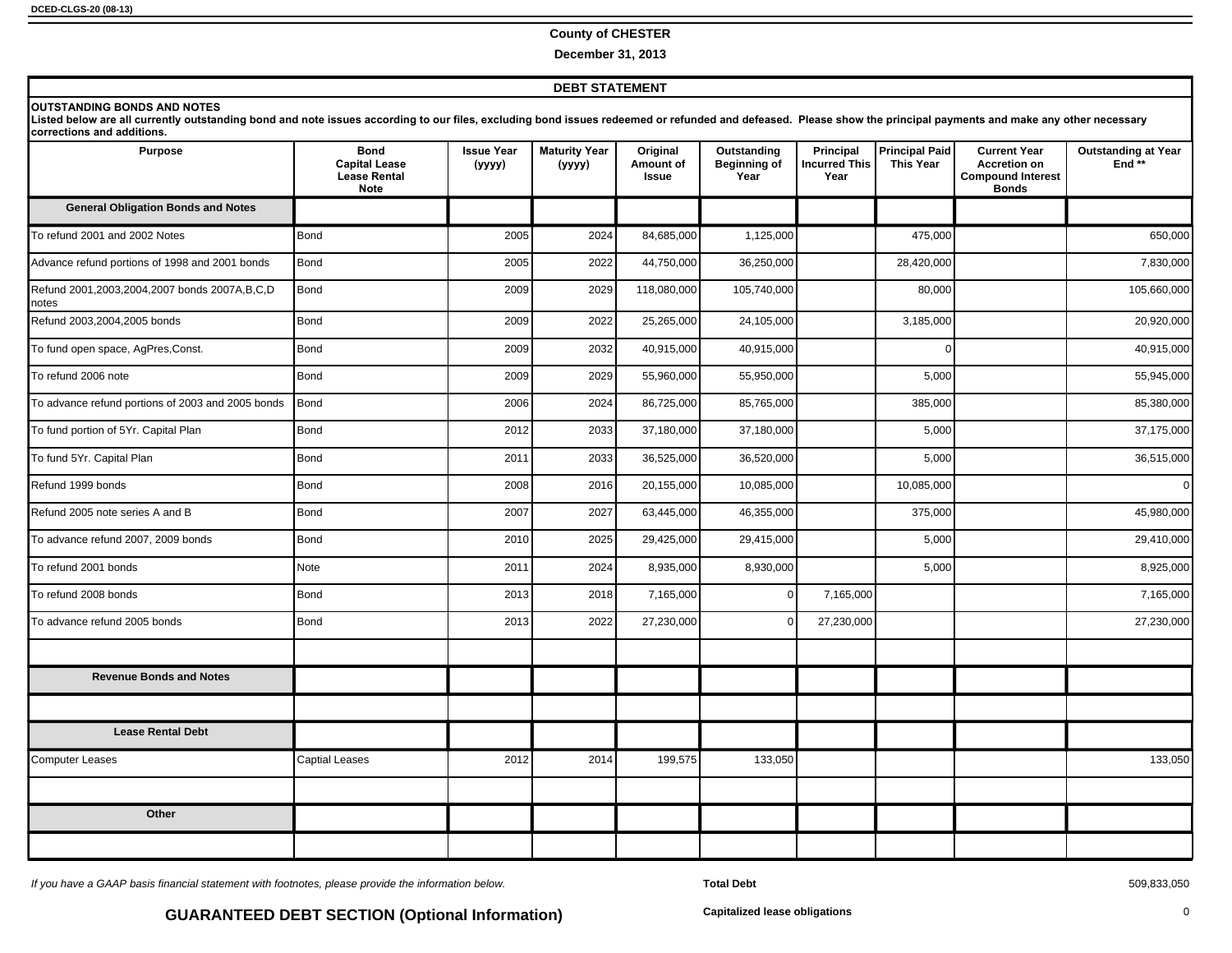\*Debt that is guaranteed by the County \$0 (aggregate guaranteed debt) of which \$ 0 (if any) is reported above.

**Plus(less) Unamortized Premium(Discount)**

**Net debt** 509,833,050

\*\* excludes unamortized premium/discount

\*The aggregate guaranteed debt amount (first line) in the "Optional Information" section should include any amount of debt guaranteed by the county. If providing this information, please include related amounts reported in the "Debt Statement," if any. Do not include debt payments that are incurred and paid off within the same fiscal year or other items, such as workers' compensation, other postemployment benefits, self-insurance, claim liabilities, compensated absences, etc.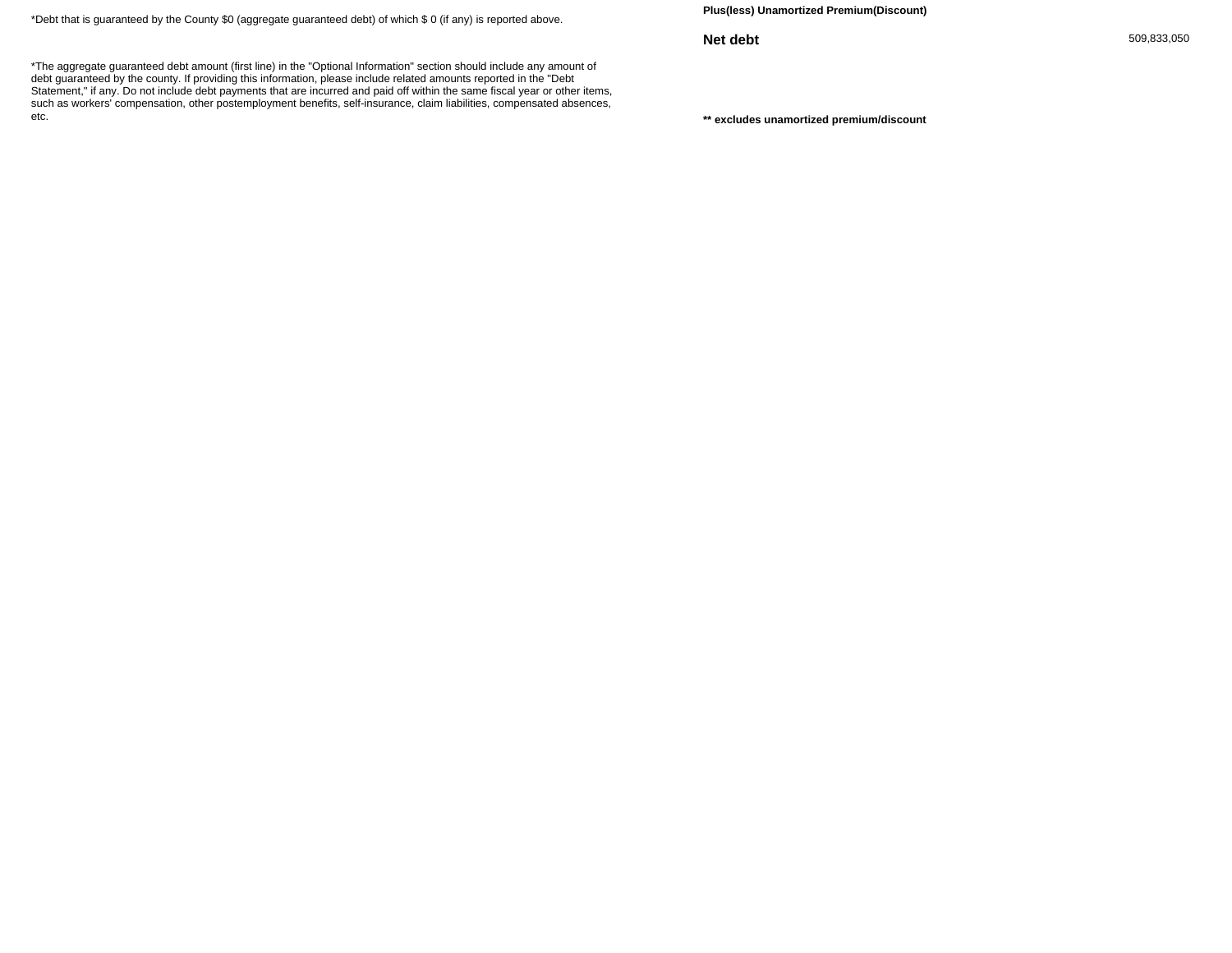#### **County of CHESTER STATEMENT OF CAPITAL ADDITIONS**

**December 31, 2013**

**Total**

| General Government - administrative<br>2,288,928<br>716,128<br>General Government - judicial<br>155,376<br>Corrections<br>13,081,848<br><b>Emergency services</b><br>487,068<br>Other: Bridges<br>1,516,489<br>Health and welfare<br>6,004,074<br>Culture - recreation<br>1,348,997<br>Conservation<br><b>BUSINESS-TYPE ACTIVITY:</b> | <b>GOVERNMENTAL-TYPE ACTIVITY:</b> |  |
|---------------------------------------------------------------------------------------------------------------------------------------------------------------------------------------------------------------------------------------------------------------------------------------------------------------------------------------|------------------------------------|--|
|                                                                                                                                                                                                                                                                                                                                       |                                    |  |
|                                                                                                                                                                                                                                                                                                                                       |                                    |  |
|                                                                                                                                                                                                                                                                                                                                       |                                    |  |
|                                                                                                                                                                                                                                                                                                                                       |                                    |  |
|                                                                                                                                                                                                                                                                                                                                       |                                    |  |
|                                                                                                                                                                                                                                                                                                                                       |                                    |  |
|                                                                                                                                                                                                                                                                                                                                       |                                    |  |
|                                                                                                                                                                                                                                                                                                                                       |                                    |  |
|                                                                                                                                                                                                                                                                                                                                       |                                    |  |

Pocopson 574,342

**TOTAL CAPITAL EXPENDITURES 26,173,250**

#### **EMPLOYEE COMPENSATION**

Total salaries, wages, commissions, etc. paid this year (including all employees and elected officials) **113,195,021**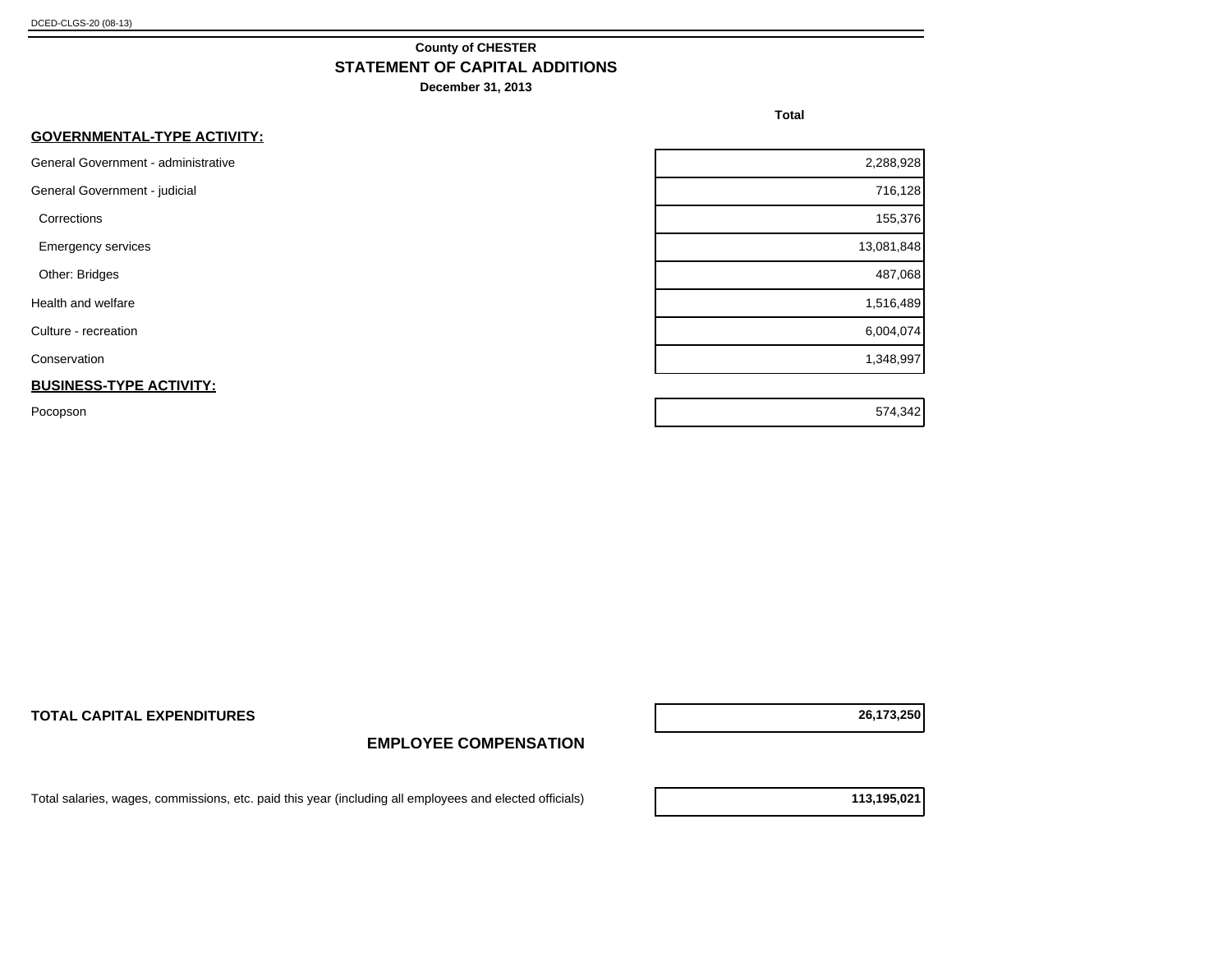

## **COUNTY OF CHESTER** OFFICE OF THE CONTROLLER

313 WEST MARKET STREET, SUITE 6302, P.O. BOX 2748, WEST CHESTER, PA 19380-0991 TELEPHONE: (610) 344-6155 FAX: (610) 344-6750

NORMAN MACQUEEN **CONTROLLER** 

June 18, 2014

#### ELECTED CONTROLLER'S CERTIFIED OPINION

To the: **Board of County Commissioners** President Judge of the Court of Common Pleas Secretary of the Department of Community and Economic Development

I, the undersigned, the duly elected and acting Controller of the County of Chester, have audited, adjusted and settled the accounts of the County of Chester for the year ended December 31, 2013. My audit, adjustment, and settlement were made in accordance Act 103 of 2002 rather than with U.S. generally accepted auditing standards.

The County has prepared these financial statements on the basis of accounting consistent with U.S. generally accepted accounting principles; consisting of the accrual basis for the government-wide, proprietary fund and fiduciary fund financial statements and the modified accrual basis for the governmental fund financial statements.

Due to the absence of notes and other disclosures required by U.S. generally accepted accounting principles, these financial statements are not intended to be a complete presentation in accordance with U.S. generally accepted accounting principles.

In my opinion, these financial statements accurately reflect the results of operations and the financial position of the County of Chester for the year ended December 31, 2013.

Signed:

 $)$  SS:

Norman MacQueen Controller

**Commonwealth of Pennsylvania** 

**County of Chester** 

Subscribed and sworn to before me this  $18^{10}$  day of June, 2014. (Seal)

signed: Cathryn Cr. Baker

**Notary Public** 

**COMMONWEALTH OF PENNSYLVANIA** NOTARIAL SEAL Cathryn W. Baker, Notary Public West Chester Boro, Chester County My Commission Expires April 26, 2018 MEMBER, PENNSYLVANIA ASSOCIATION OF NOTARIES